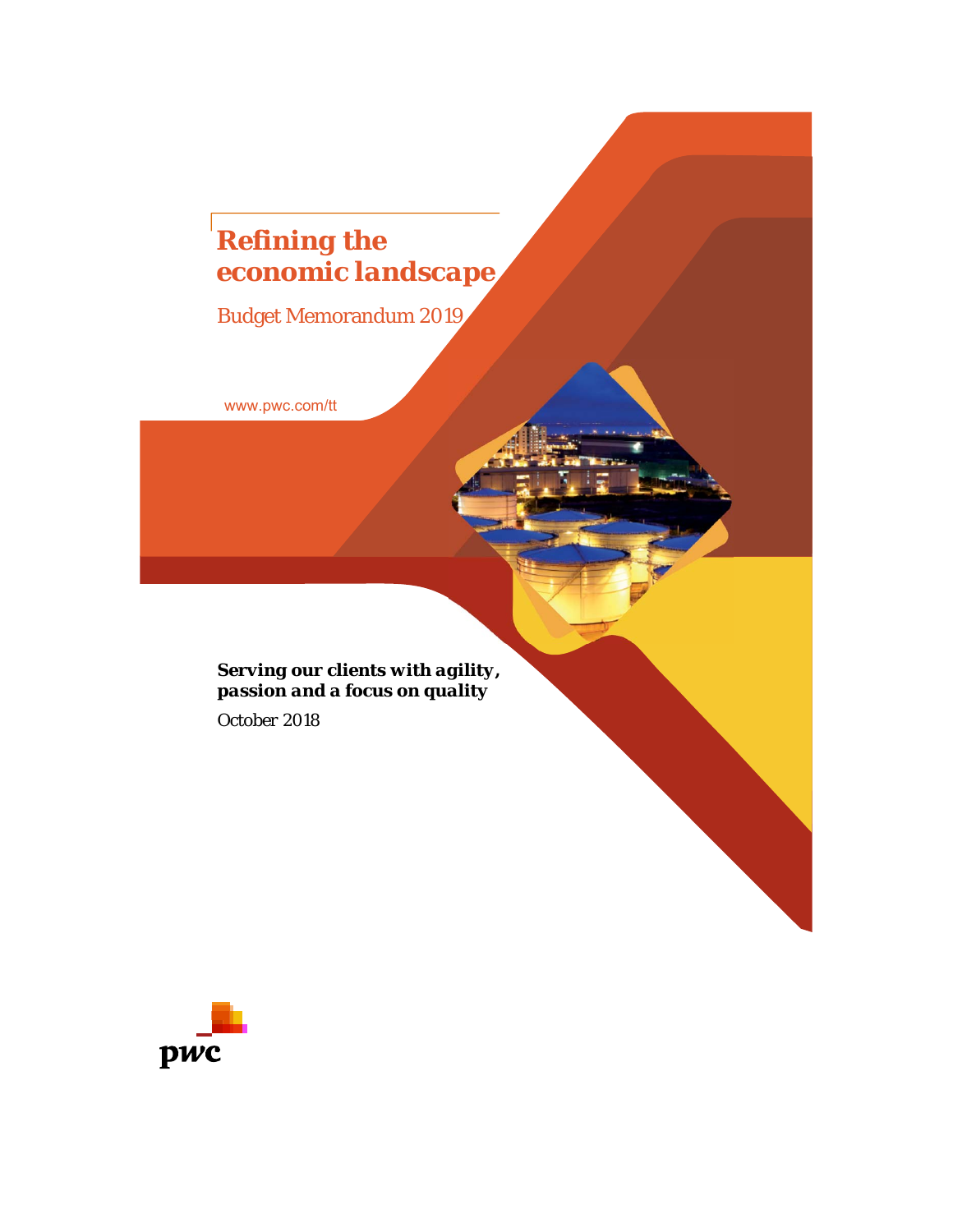

# A message from our territory leader

# *Brian Hackett*

*Territory Senior Partner*

# *"Stabilisation having been achieved we must now move to implement the truly transformative changes required to effect the Turnaround"*

We are pleased to present our 25th annual Budget Memorandum entitled *"Refining the Economic Landscape"* in response to the presentation of the 2018/2019 National Budget by the Minister of Finance, the Honourable Colm Imbert on 1 October 2018.

In furtherance of its originally stated goal of achieving a balanced budget by 2018 the PNM administration has over its time in office implemented a series of measures aimed at curbing expenditure and generating revenue, albeit in the case of the latter, principally via the "one off" sale of assets and the imposition of new taxes on individuals and corporates who were already shouldering arguably more than their fair share.

We have again witnessed a similar trend with a further removal of some of the subsidy on fuel and a general drive to control expenditure within the state sector but, to the great relief of many, the Honourable Minister has not sought to impose new material taxes. On behalf of beleaguered taxpayers, **thank you**!

We are not yet at the point however where a balanced budget can credibly be proposed, our overall economy is still forecasted to grow at anemic rates and our over reliance on the oil and gas sector remains a stark reality.

This reality notwithstanding, we are heartened with the continuation of trend to base the projection of our energy sector revenues on market prices for gas and oil at levels which, on the face of it, appear credible given the current global energy landscape.

In my covering note to our 24th Budget Memorandum, I lamented the lack of bold transformative measures and the fact that at that time, the Honourable Minister instead had largely signaled what the future may have held for the remaining unacceptably high level of Government transfers and subsidies and in particular, for the right-sizing of manning levels at key government institutions.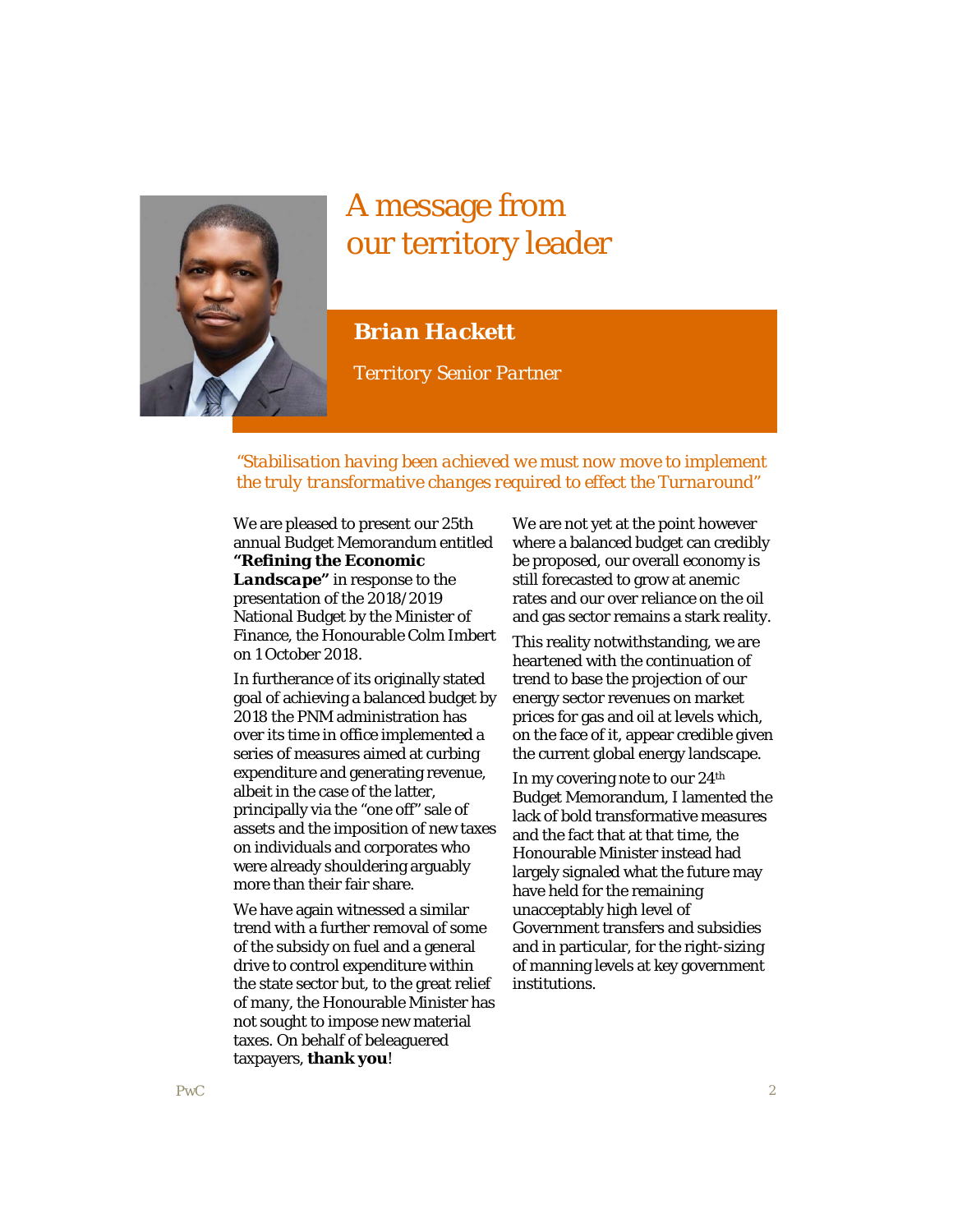To the PNM administration's considerable credit tangible steps have been taken to deal with the gross over manning levels within government ministries and state owned companies with the restructuring at Petrotrin being the most high profile example. There is also tangible evidence that the human cost that would undoubtedly flow from these actions are being addressed, at least in financial terms. In this regard we would urge that appropriate financial advice, counselling, re-training and entrepreuneral support is provided to those impacted so that they are not forever lost to our workforce and indeed to our society as a whole.

Regrettably in the face of persistent US dollar shortages, **at any pric**e, and with a true rate of exchange which probably remains north of TT\$8, we have not witnessed any truly transformative measures to deal with this imbalance.

Further Honourable Minister's comments notwithstanding, we at PwC frequently witness economic activity at our clients being curtailed by their inability to source US dollars.

As we have noted on previous occasions we remain of the view that permitting the TT dollar to reset to a level more closely aligned to our current economic realities, would likely have material benefits to the overall economic well being of all citizens. It certainly has in the past.

For the budget year ahead it appears that the Honourable Minister's quest to someday achieve his stated goal of a balanced budget, will be heavily dependant on the implementation of the property tax, continued divestment of state assets, the stimulation of the construction sector via public projects and the control of expenses (which hopefully includes more right-sizing of payroll levels where required). There isn't much in this wish list with which we would disagree with.

We commend the Honourable Minister for achieving the stabilisation which many thought was impossible and urge him to continue his quest to a achieve a balanced budget and a sustainable **Turnaround.**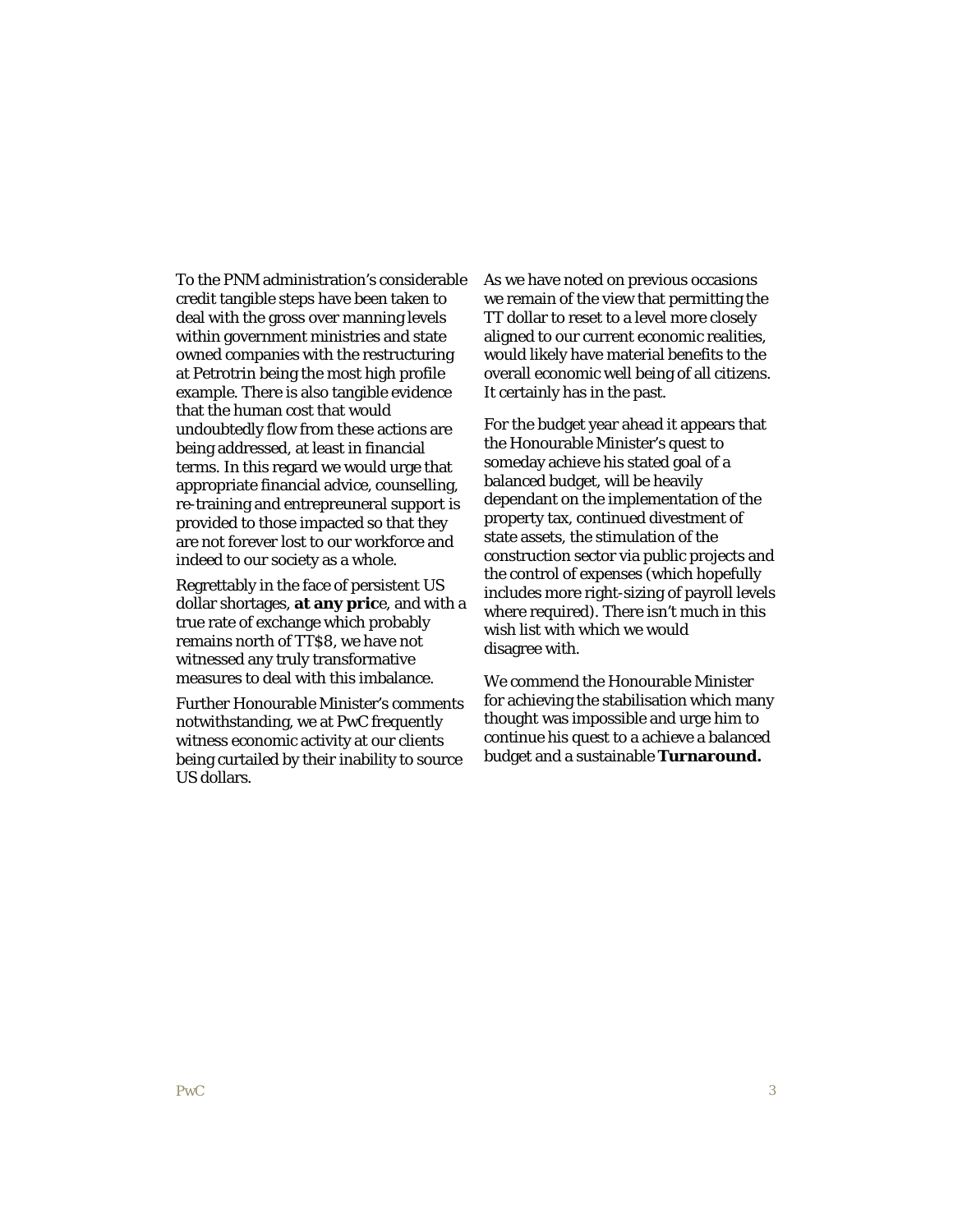# Our tax leader's thoughts

*Angelique Bart*

*Territory Tax Leader*



The Honourable Mr. Colm Imbert, Minister of Finance, delivered his fourth budget presentation to the House of Representatives under the theme "Turnaround." This presentation was delivered amidst some angst about the state of the economy and the need to refine the economic landscape given depressed energy revenues. Moreover, there was angst and speculation about measures that will be aimed at stimulating growth in the non-energy sector, addressing the issues surrounding easy access to foreign currency, the restructuring of Petrotrin, and the value of the Trinidad and Tobago (T&T) dollar given criticisms levelled against the Government for protecting the currency in the face of what some economists considered to be clear evidence that a devaluation was necessary.

In this context, there were high expectations that this would be a budget filled with revenue generation incentives in the non-energy sector and containing mechanisms aimed at addressing the specific areas of concerns.

From a short and medium term perspective, the question of the Government's revenue generation plan was set out. It appears that the

Government's plan is to continue to place heavy reliance on the energy sector, raise financing through one-off issuances of debt, capture revenue from non-compliant persons, use construction and infrastructure projects to drive growth in the short and medium term, but overall, reduce Government expenditure including continued phased removal of the fuel subsidy. It was also interesting to see that there were broad strategies reannounced as being areas to drive longterm growth and diversification of the economy but very little specific measures or details that would help us to understand how growth would be achieved in these areas this time around.

Further, in spite of the recognition of the exponential growth of the manufacturing sector over the last year or so, no bold, innovative measures were introduced to drive growth in those areas. This is surprising considering that T&T's history demonstrates that in periods of low energy revenues, the manufacturing and other sectors carried the burden of economy.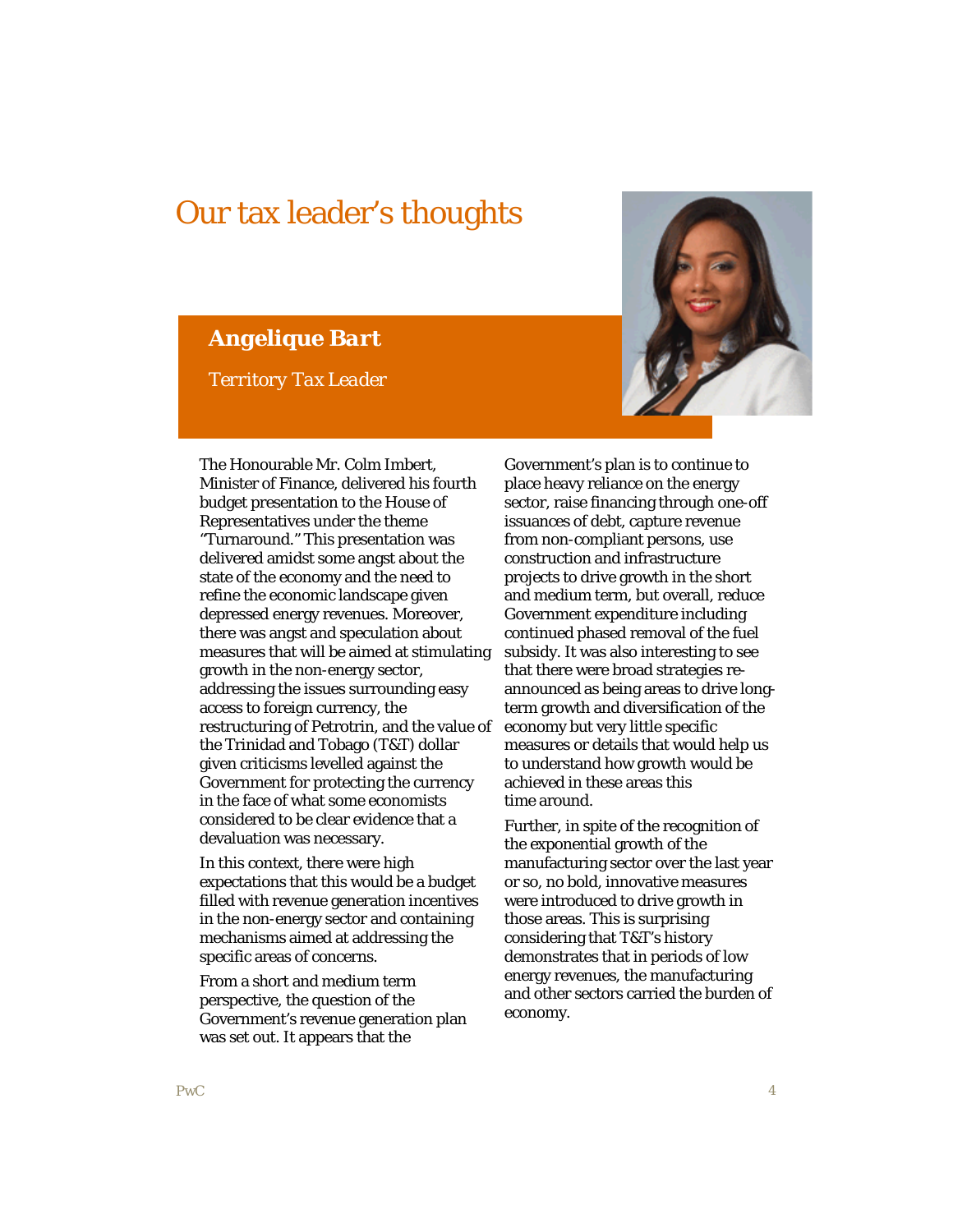While it is prudent to contain and reduce expenditure levels given the economic climate that exists, the Government tried to balance its austerity measures with its social responsibility by increasing benefits to certain categories of persons including, pensioners, the disabled and those in lower income brackets. Although the Honourable Minister justified this position by carefully highlighting that savings gained from the partial removal of the fuel subsidy will fund these increased grants, they are recurrent expenditures which come in the face of challenges with balancing the budget. Thus, the ubiquitous diversification conversation becomes that much more important.

We note and welcome the Government's maintenance of the existing tax rates across the board while attempting to deal with non-compliant persons as a first priority. Secondly, the clarity surrounding the imposition of property tax from 2019 onwards squarely and firmly puts to rest the fear of retroactive imposition of the tax.

The Government also appears to be placing a lot of hope on the Sandals Resort and other tourism projects to bring much-needed growth and relief to challenges faced by Tobagonians. It remains to be seen whether the gains envisioned will materialise especially considering that the Sandals model involves utilising tax relief and benefits for extended periods. Additionally, long term resolution to

the Trinidad and Tobago airbridge issue is key.

What was notably absent from the Hon. Minister's address were specifics around the Trinidad and Tobago Revenue Authority other than to say legislation is expected during 2019 and the authority will become operational in 2020. Secondly, the status of the transfer pricing legislation was not addressed in spite of previous announcements that legislation was imminent. More critically, there was no recognition of the persistent foreign exchange shortage and the emergence of an "alternative" market to access the same.

Finally, the high level of optimism shared by the Hon. Minister is not shared by all at this time. T&T is facing some of its toughest challenges but, this country's history has shown that it is tenacious and resilient, and even where there are challenges with executing long term plans, it can act swiftly and courageously to navigate difficult tides. This could not be more evident from the Government's announcement to restructure Petrotrin and enter into an agreement with Venezuela given that country's current international issues and standing. Even if there is no consensus of the correctness of these steps, it demonstrates the Government's willingness to make hard, unpopular decisions given the challenges faced.

We are pleased to share our insights and views on the budgetary measures with you and our team welcomes the opportunity to address any issues or concerns that you may have.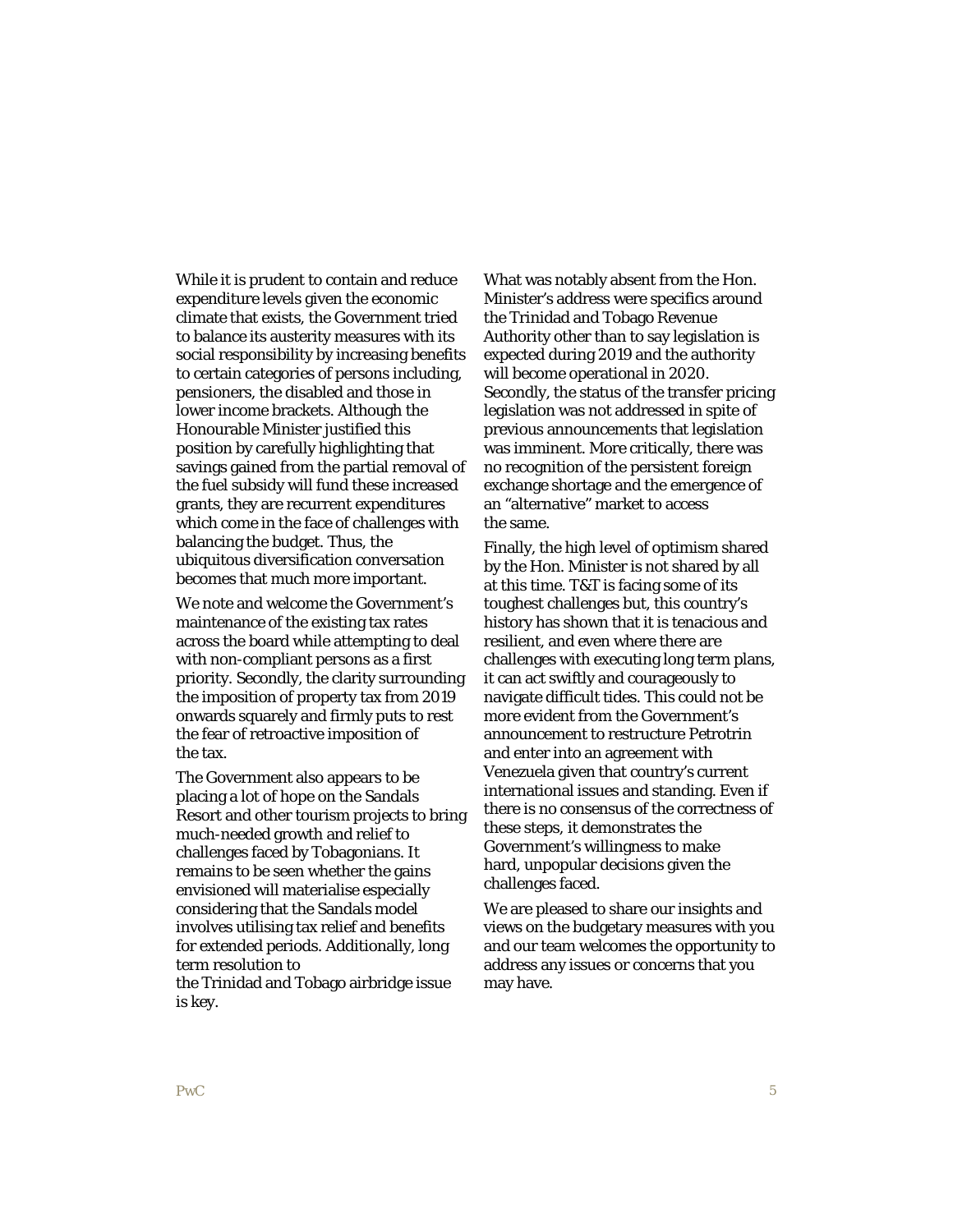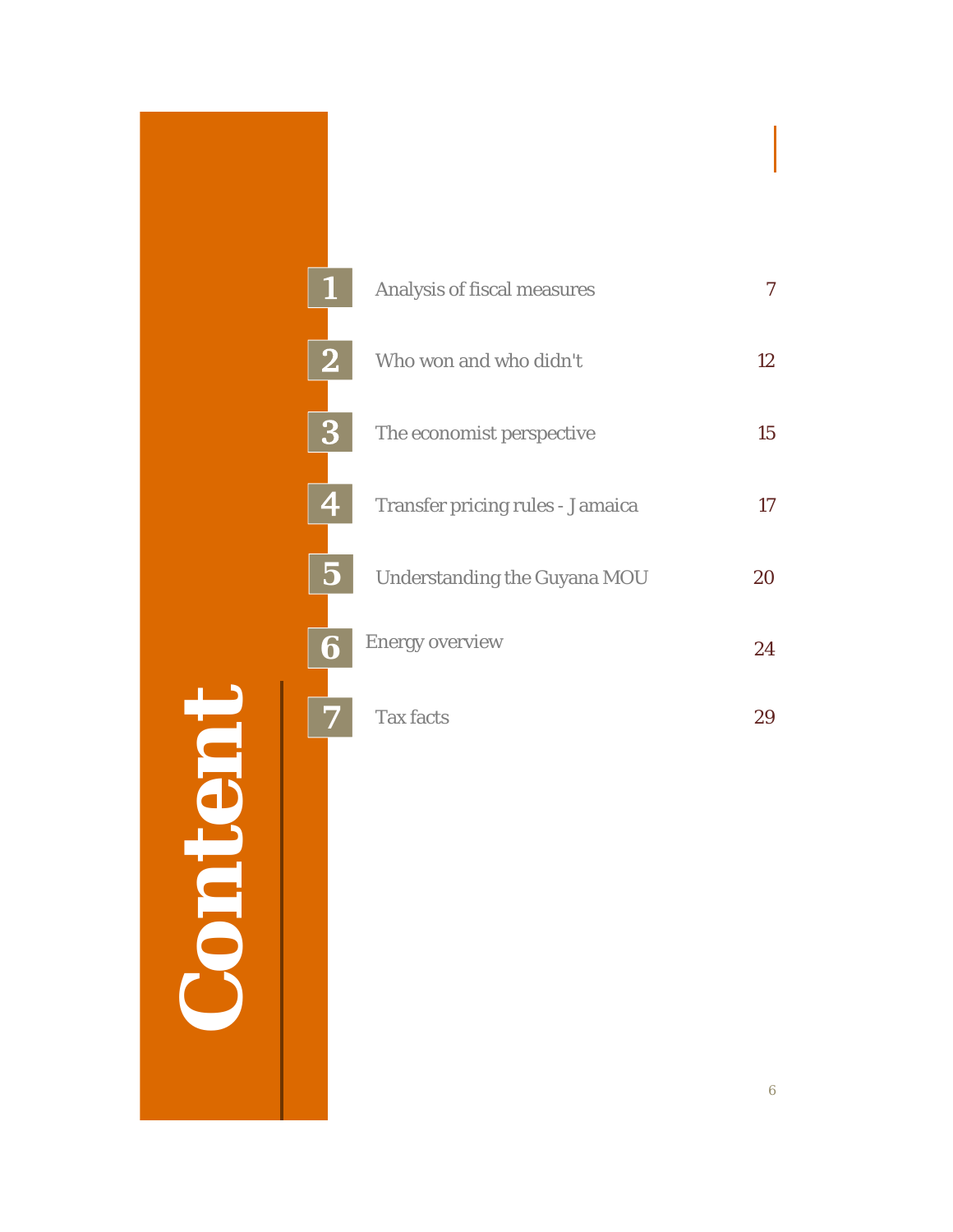# Budget overview & analysis of fiscal measures

"Turnaround," the theme chosen for the 2019 National Budget Presentation signals the Government's optimism and high hopes that T&T's hard times are largely behind us. The Honourable Finance Minister, Colm Imbert in his presentation boldly declared the transformation of the economy and the fact that the country's growth trajectory is positive, at least in the medium term. With the economy projected to grow in real terms by 1.9% in 2018 versus decline of 2.3% in 2017 and 6% in 2016, the country eagerly awaits to see how the Government fears in sustaining this path.

The slow recovery of the economy is mainly attributable to the increase in the gas production which, while it is a welcomed development, continues however to demonstrate the country's heavy reliance on the energy sector. It is noteworthy that the manufacturing sector also contributed to the recovery with a growth of 7.3%.

The Government continued making strides in addressing the nation's fiscal imbalance by further reducing its expenditure from TT\$63bn to TT\$50bn. However, a fiscal deficit of \$4.052bn or 2.5% of Gross Domestic Product (GDP) is still expected. This is in the context of the fact that the budget is conservatively predicated on oil price of US\$65 per barrel and a gas price of US\$2.75 per mmbtu.

Total revenue is projected to be TT\$47.724bn and this is comprised as follows:

- Oil Revenue TT\$9.518bn
- Non-oil Revenue TT\$35.197bn
- Capital Revenue TT\$3.009bn

Even in the face of this, the Honourable Minister indicated that the deficit will need to be financed and he indicated that he will be adopting "non-debt creating financing." It is unclear why a bond issuance would be classified as non-debt financing but further clarification is needed on that.

Total expenditure is projected to be TT\$51.776bn with the highest level of expenditure being placed in education at TT\$7.392bn followed closely by national security of TT\$6.120bn. Further, the Government maintained a cautious approach in managing expenses and this should be lauded. It further identified savings to be derived from the continued reduction of the fuel subsidy.

While we acknowledge the progress made over the last year in terms of economic recovery, it would be remiss of us not to mention some areas of concern, namely:

- 1. Weak non-energy sector
- 2. Continued shortage of foreign exchange and
- 3. Adequate revenue generating incentives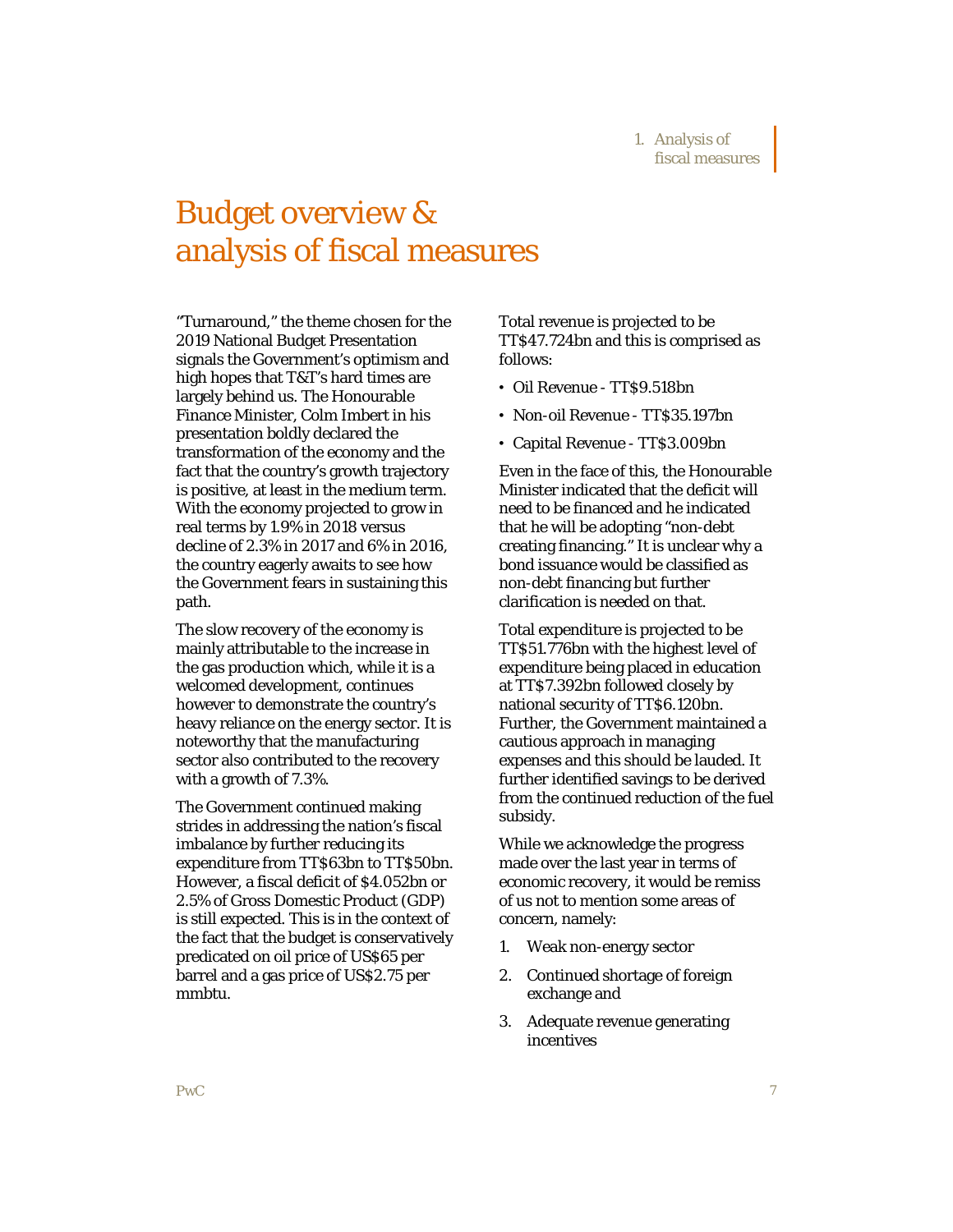# 1. Analysis of fiscal measures

The absence of a holistic plan that embodies the aforementioned areas has the potential to dampen the effect of economic transformation and distort any economic growth.

Nevertheless, the Minister highlighted some of the policy reform areas embedded in vision 2030. They include:

- Expanding export and increasing foreign exchange earnings and employment
- Undertaking institutional reform
- Addressing the impact of shale gas, alternative energy sources, lower gas reserves and production
- Discouraging the culture of dependency and sense of entitlement among the population
- Ensuring effective and efficient public service delivery and implementation of development interventions and measurement of results

One of the measures implemented to address the culture of dependency is the further reduction of the fuel subsidy. This measure came as no surprise since the Government started the process of reduction of the subsidy in prior years, in the context of a declining economy and where it was untenable for the State to maintain the then level of subsidies. While subsidies have since been significantly reduced, the further removal on super gasoline is expected to impact the transportation cost of lower income level individuals (both in respect of private and hire cars).

Unlike previous years where there were series of increases in taxes, the current year rates are mainly being maintained and no new taxes were introduced. Rather, the Government chose to focus on closing the tax gap but unfortunately has missed the opportunity to comprehensively address pending revenue reform measures including enforcement and compliance.

One such measure is the coming on stream of the Trinidad and Tobago Revenue Authority (TTRA) which the Minister announced will be introduced by 2019 but operational in 2020. The lag in the implementation is cause for concern given that the Government's inaugural mandate was to bring this to fruition in the shortest possible time.

The transformation of the economy is predicated on six pillars which the Minister identified as "major game changers". These are:

- 1. Strengthening our gas based economy
- 2. Buoyancy of the capital market
- 3. Petrotrin
- 4. Sandals
- 5. Drydock and ship building repair facility
- 6. Two new state-of-the-art fast ferries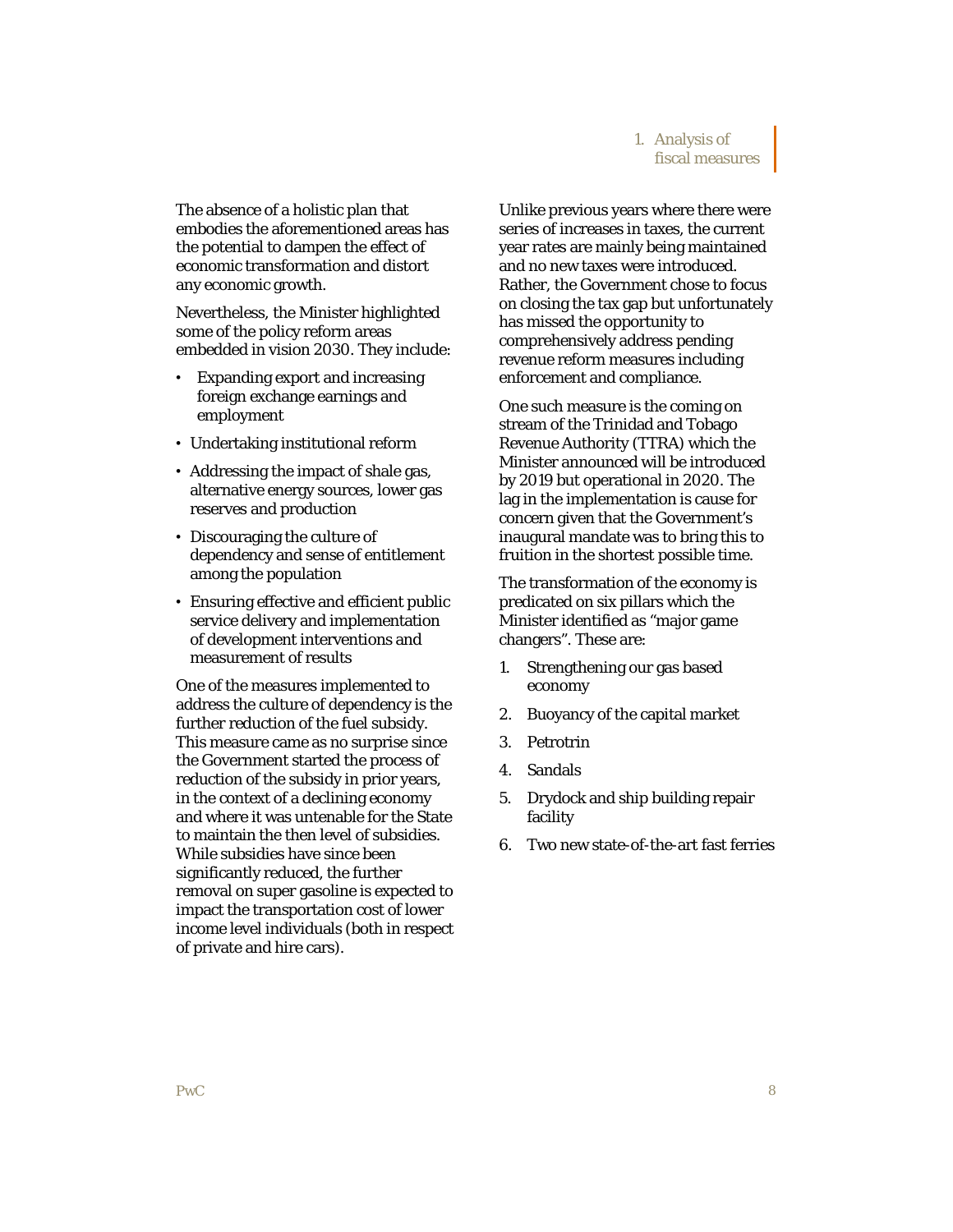While these are commendable measures, we await further details and clarification on their implementation. Keen attention should however be given to tackling issues still not holistically addressed such as the curbing of tax leakages, diversification, foreign exchange shortages, reintroduction of property tax, and the TTRA.

#### **Fiscal measures**

We will now examine the key fiscal measures:

#### **Stamp duty exemption**

The threshold for exemption of stamp duty is to move, for first time homeowners, from TT\$850k to TT\$1.5m.

While this measure is expected to bring relief to young families, the Minister gave no further details as to how it will be implemented. We await clarification on the rate to be applied where the acquisition price is in excess of the TT\$1.5m since the unintended effect can result in the excess being subject to the higher rate of 5% or 7.5% depending on the value of the property.

# **Compliance with the Board of Inland Revenue**

The Minister announced the proposal to increase penalties for non-compliance with Board of Inland Revenue to act as a deterrent for delinquent taxpayers. These penalties are:

- i. Incorrect information provided in TD1 forms - TT\$3,000 to TT\$10,000
- ii. Fraud TT\$50,000 to TT\$250,000

Additionally, the proposed harmonisation of the interest rate for the late payment of taxes under the Registration of Clubs Act, Chap. 21:01 increased from 15% to 20%.

In the absence of the proper enforcement mechanism, the imposition of penalties or harsher penalties may not yield the intended result of acting as a deterrent. It is therefore prudent that any penal measure be accompanied by the necessary enforcement mechanism both in terms of the legislative framework as well as the human resource capacity. With respect to the

|                       | current rates |        |                             | proposed measure |        |
|-----------------------|---------------|--------|-----------------------------|------------------|--------|
|                       | Rate          |        |                             | Rate             |        |
| 1st \$850,000         | $0\%$         |        | 1st \$850,000               | $0\%$            |        |
| <b>Next \$400,000</b> | 3%            |        | 12,000 Next \$400,000       | $0\%$            |        |
| <b>Next \$500,000</b> | .5%           |        | 25,000 Next \$250,000       | $0\%$            |        |
| <b>Next 250,000</b>   | 7.50%         |        | 18,750 Next \$250,000 5.00% |                  | 12.500 |
|                       |               |        | Next \$250,000 7.50%        |                  | 18.750 |
|                       |               | 55.750 |                             |                  |        |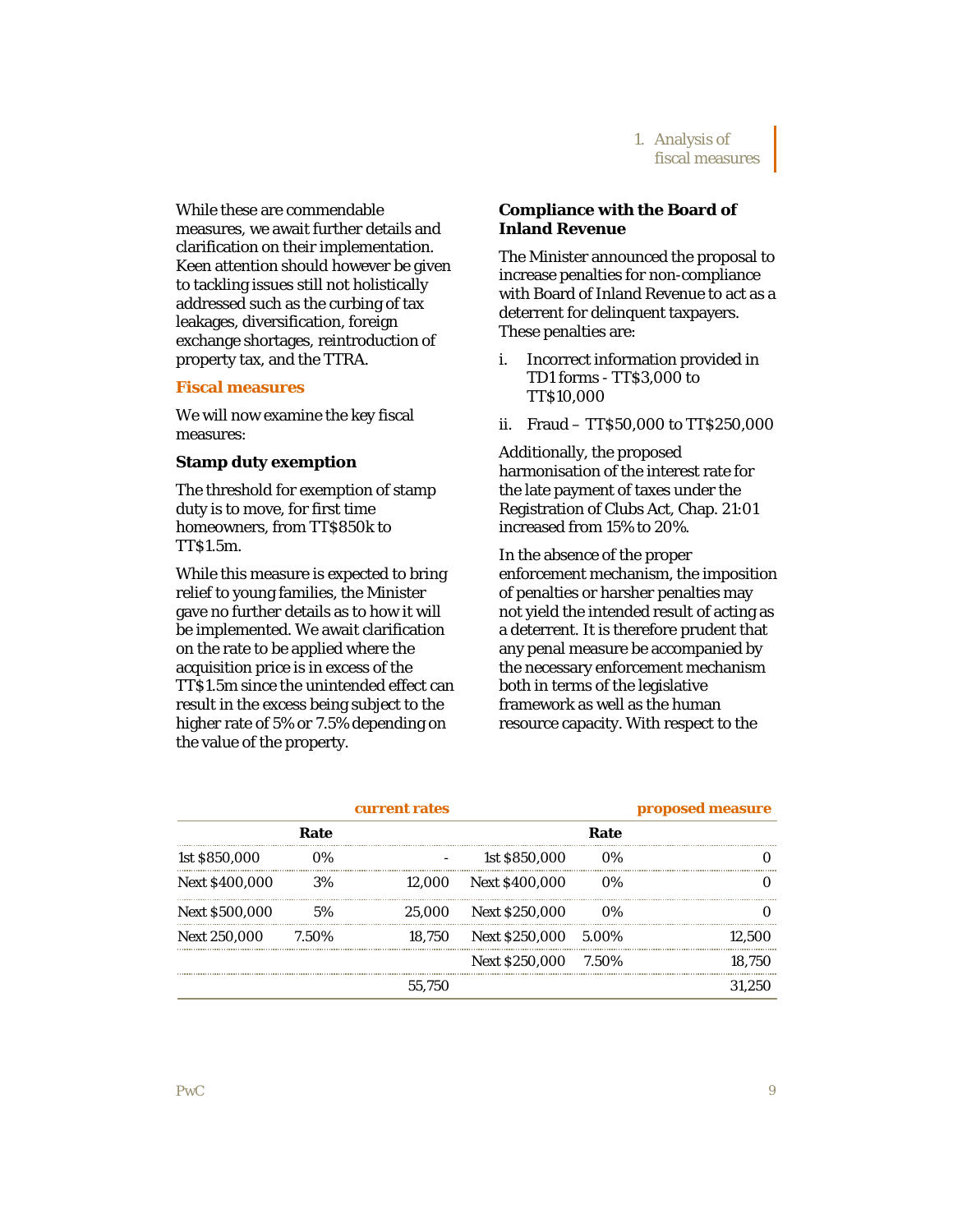increased penalties for fraud, historically the tendency of the tax authority is to focus on taxpayers committing VAT fraud and we have not seen such prosecution extended to the other taxation areas.

As such the focus should be on implementation of robust enforcement measures and at the same time build the human resource capacity through training and adequate resources.

### **Business Levy (BLV)**

Traditionally the BLV threshold has been in line with the VAT threshold which currently stands at \$500k. While Finance Act 2 of 2013 effective 1 January 2013 brought the BLV threshold in line with the VAT threshold for Corporations, the adjustment was not made for the self-employed individuals. This is a regularising measure which brings in line the BLV.

The measure seems to be a further step toward harmonising the BLV threshold with the VAT threshold.

# **Tax allowance for tertiary education**

The measure is intended to increase access to overseas tertiary education. While a section of the population will welcome this measure it is not clear whether the benefit will translate to a wide cross section of the population given that the majority of persons who opt to further their education abroad are generally persons who have the means and resources to cover this.

The effect of the measure is further questionable since it is not clear as to the percentage of these persons returning to T&T to contribute to the country's economic development.

# **Foreign exchange tax credit for manufacturing sector**

The Minister proposes the introduction of incremental foreign exchange tax credits for agricultural and agroprocessing, food and beverage, nonenergy and non-petrochemical products and any other business approved by Minister. While we acknowledge that this may be intended to repatriate much-needed foreign exchange currency held abroad, we are awaiting clarifications on the specifics of the measure.

# **Other measures which promote economic growth**

a. One of the most significant discussions in the budget surrounds the Government's decision to restructure Petrotrin. This is a sensitive matter which evokes strong emotions regardless of which side of the fence you are on. The Government has extensively presented on the rationale for the restructure and it has provided a breakdown of the cost saving that ought to arise from the restructure. The true saving remains to be seen. In that, there is a paucity of information to definitively state what are the costs of importation of the refined product and the costs of maintaining Petrotrin as is. However, on the back of the envelope assessment, it may be argued that greater savings will be derived from the restructure.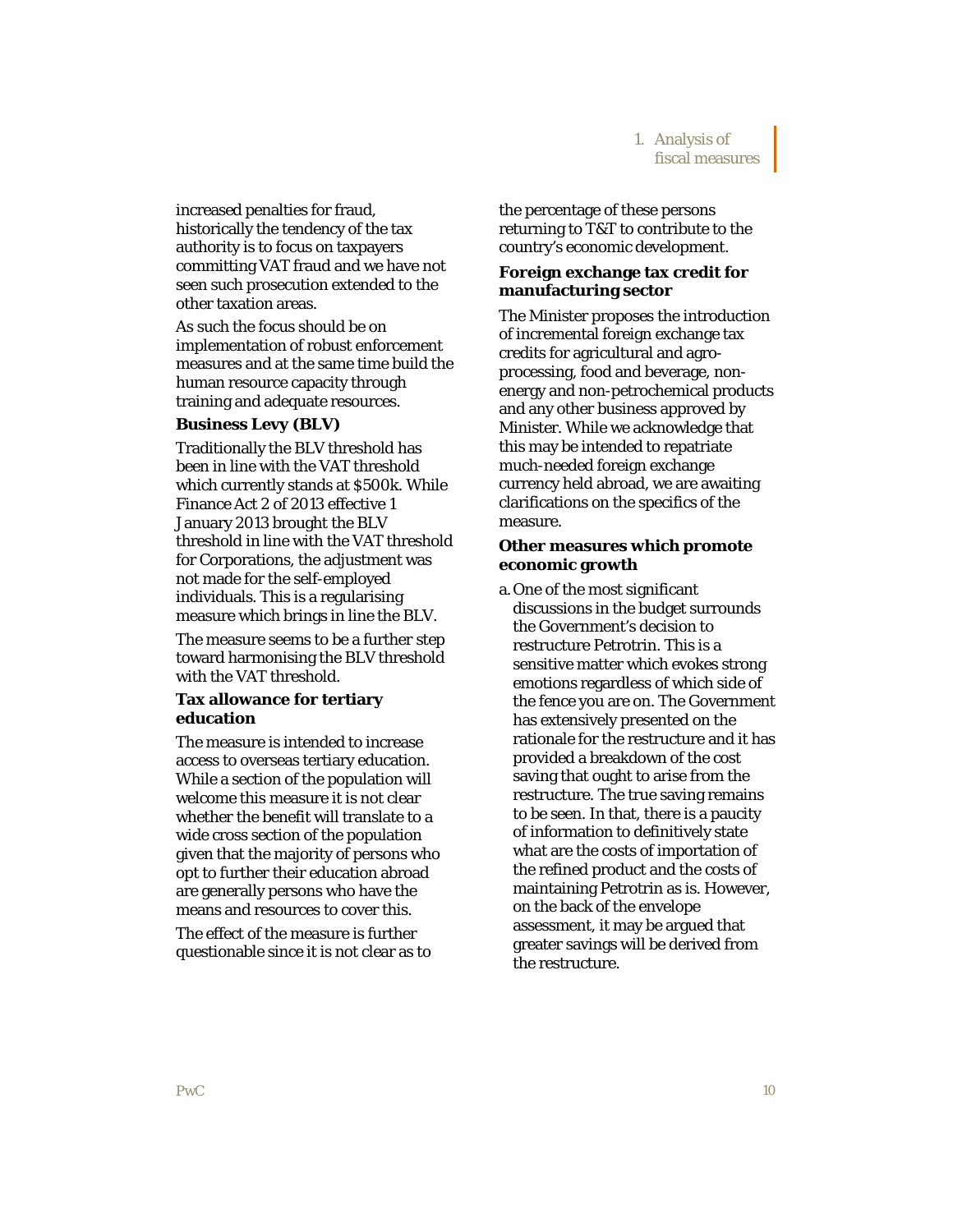- b.The proposed construction and infrastructure projects announced are likely to bring about short and medium term growth since there will be companies who will be earning from the projects, temporary employment created and monies used from those projects flowing into the economy via purchases etc. However, as time has shown, these are not sustainable levels of growth and while it may alleviate some pressure at this time, long term diversification strategies must be devised and employed.
- c. Foreign Direct Investment (FDI)

We note that the Government secured substantial foreign direct investment from China and it was suggested that China intends to use Trinidad and Tobago as the gateway to South America. This is a welcomed move considering the current revenue generation gap and this should help to shift the reliance away from the energy sector.

### Property Tax

d.The implementation of the property tax in 2019 is a welcomed move by the Government since it is estimated that this will contribute an estimated TT\$252m annually in revenue to the Government coffers. Taxpayers can also breathe a sigh of relief since the Government confirmed that the imposition of the tax will not be retroactive.

### Tourism Sector

e. The Government announced its intention to press ahead with the Sandals project in Tobago and it stated that it also intends to address the air and sea bridge issues. However, the funding for the Sandals project is not yet clear. Notwithstanding this, the construction of the hotel facility will create employment and growth and once operational, it will generate employment which will create some long term benefits for Tobago. The overall success is contingent on the fixing of the air and sea bridge.

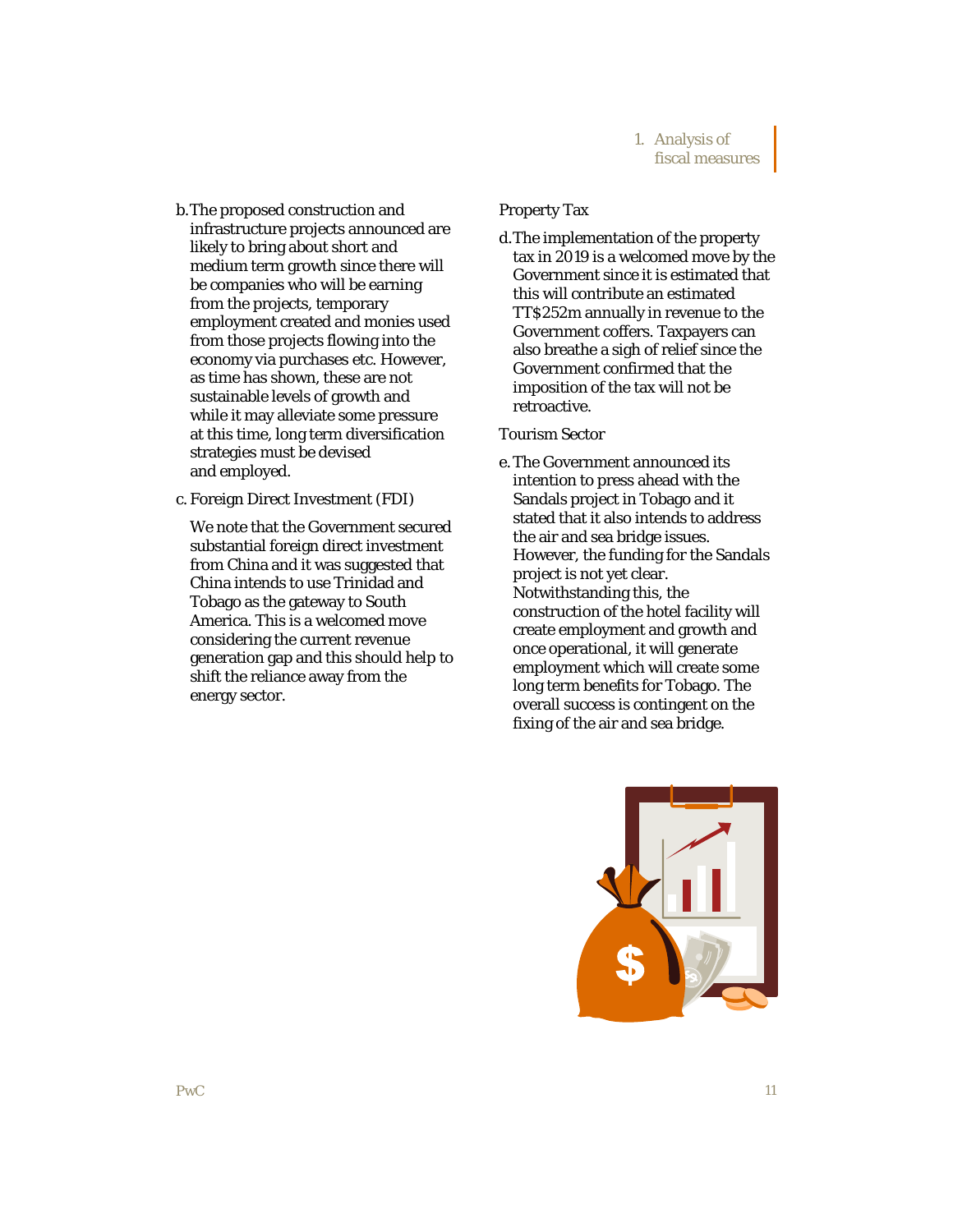# Who won & who didn't – T&T Budget 2019

#### **Who won**

### **Retired Public Servants**

Minimum interim \$3,500 per month pension to public servants immediately upon retirement.

## **All Citizens**

Board of Inland Revenue to employ 150 more persons to deal with noncompliant persons.

Health centres located in Grand Riviere, Blanchissuese and Cedros to open 24/7.

Greater accountability and transparency through the use of public procurement legislation in the award and execution of Government contracts.

# **Children**

100% increase in all fines related to the prevention of cruelty to children as detailed in the Children's Act, 2012.

### **First-Time Home Buyers**

Stamp duty threshold for residential properties subject to stamp duty to be increased from \$850,000 to \$1.5m for first time homeowners.



#### **Environment**

Increase in the fines for persons contributing to the start of bush fires from \$1,500 to \$5,000.

100% increase in all penalties under the Litter Act 1973.

## **Government of Trinidad and Tobago**

Increase in revenue collection from the planned implementation of property tax from 2019.

Increase in the penalty/fine for the submission of incorrect information in TD- 1 Forms from \$3,000 to \$10,000.

Increase in the threshold for selfemployed individuals subject to Business Levy from \$200,000 to \$360,000.

Increase in the penalty for offences in respect of Fraud from \$50,000 to \$250,000.

The rate of interest for late payments of taxes to be increased from 15% to 20% per annum under the Registration of Clubs Act, 1955.

# **Differently Abled Citizens**

Differently abled and special needs children under the age 18 to access increased Disability Grants as follows:

Increase from \$800 to \$1,500

Increase from \$1,150 to \$1,500

Recipients 18 years or older to access Disability Grant as follows:

Increase from \$1800 to \$2000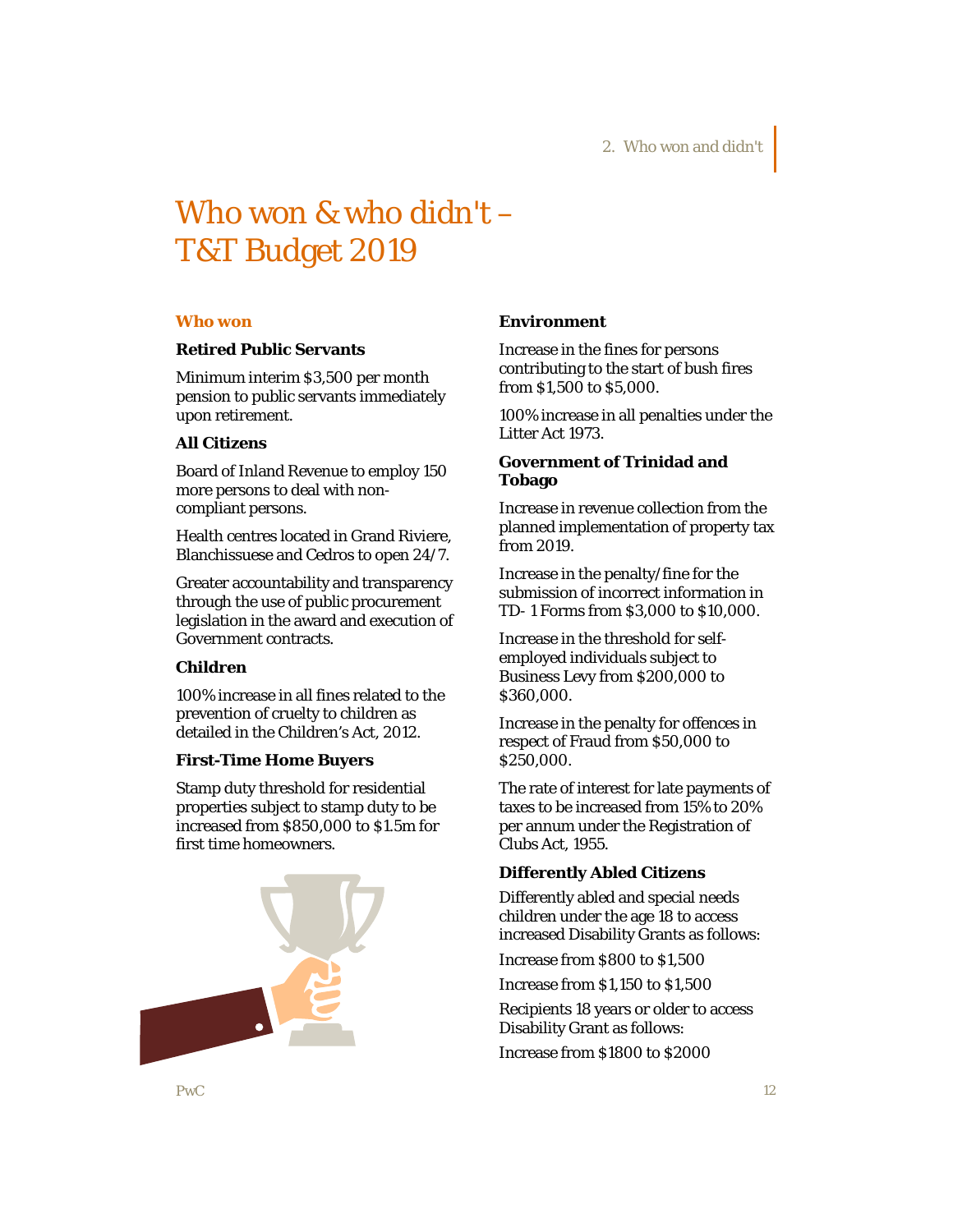### **Low Income Families**

Increase in the value of food cards as follows:

Households of 1-3 persons, from \$410 to \$510 per month

Households of 4-5 persons, from \$550 to \$650 per month

Households of 6 or more persons, from \$700 to \$800 per month.

The Public Assistance Grant to be increased by \$150 across the board as follows:

for 1 person from \$1150 to \$1300

for 2 persons from \$1400 to \$1550

for 3 persons from \$1600 to \$1750

for 4 or more persons from \$1750 to \$1900.

### **Senior Citizens**

Increase in the cap on joint income received by retirees in respect of national insurance and old age pension to \$6,000. Allowing persons in receipt of both a National Insurance Scheme pension and a Senior Citizens' Pension to receive \$3,000 a month from the NIS and up to a further \$3,000 per month from the Senior Citizens' Pension.

#### **Tertiary Level Students**

Tax allowance for foreign tertiary education expenses to be increased from \$60,000 to \$72,000 per year.

### **Manufacturers**

Introduction of an incremental foreign exchange earnings tax credit for manufacturers engaged in: agriculture

and agro-processing; food and beverage; non-energy and nonpetrochemical products; and any other businesses approved by the Minister with the responsibility for Trade and Industry. Legislation to give effect to this measure is to be introduced during fiscal year 2019.

#### **Tobago**

The Government's commitment to ensuring that the Sandals project is implemented.

Proposed acquisition of new vessels to alleviate Trinidad and Tobago sea bridge issues.

# **Construction sector and Labourers in that sector**

A number of significant projects were announced including the Curepe interchange, the road projects and port projects.

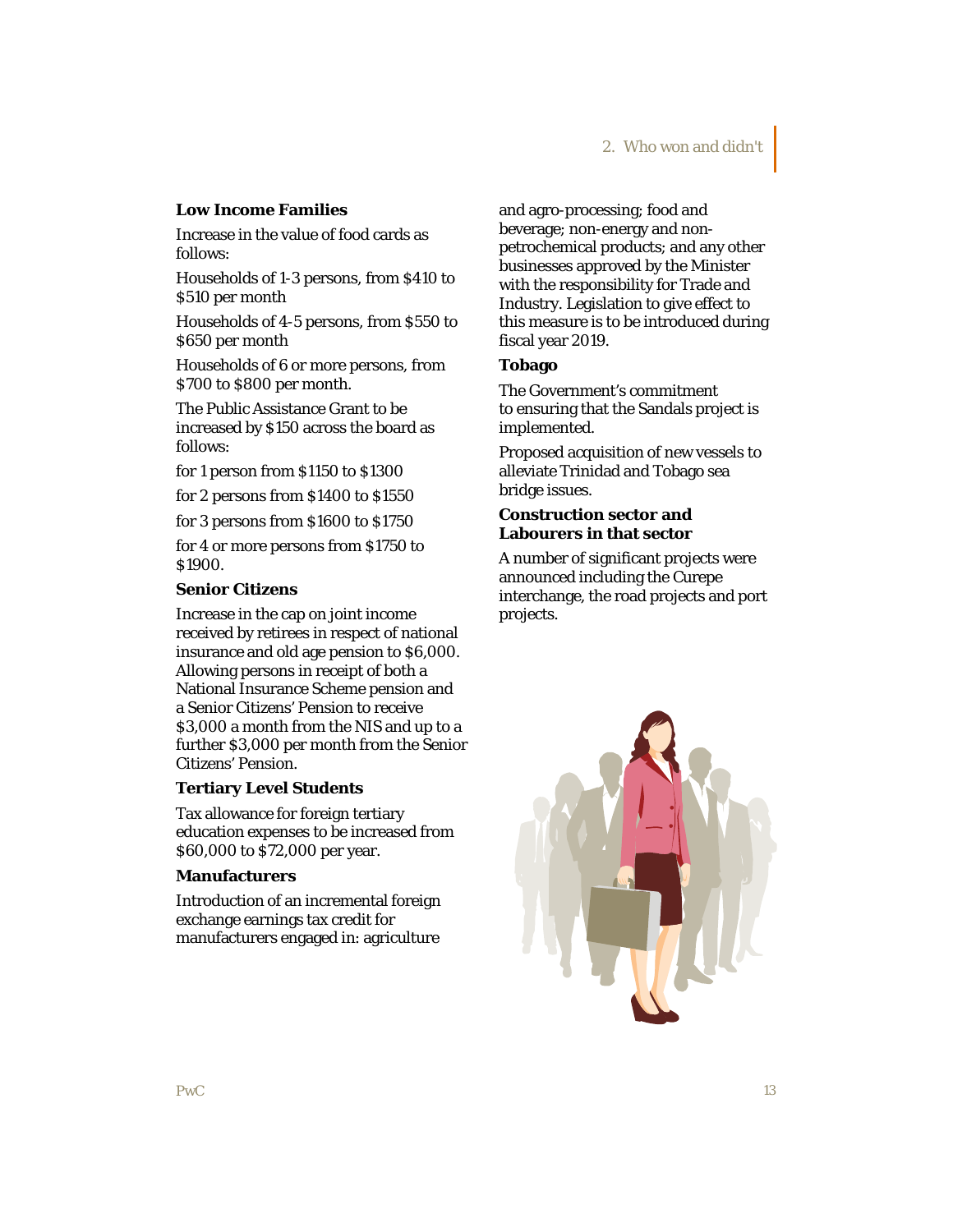### **Who Didn't**

## **Non Government Parties to LNG Train Contracts**

Government to renegotiate existing contractual and commercial arrangements of Liquefied National Gas Trains, to address tax leakage through transfer pricing.

# **All Citizens - Transportation**

Cost of super gasoline to be increased from \$3.97/litre to \$4.97/litre.

# **Criminals**

Crime Stoppers rewards to be increased to up to \$100,000 for information leading to the successful conviction of any of the 25 most wanted criminals.

Increased use of technology e.g. use of drones, GPS and body cameras.

# **Self Employed**

Board of Inland Revenue staff to focus on the tax compliance of self-employed persons, including doctors, lawyers, accountants and other professionals as well as small and medium sized organisations.



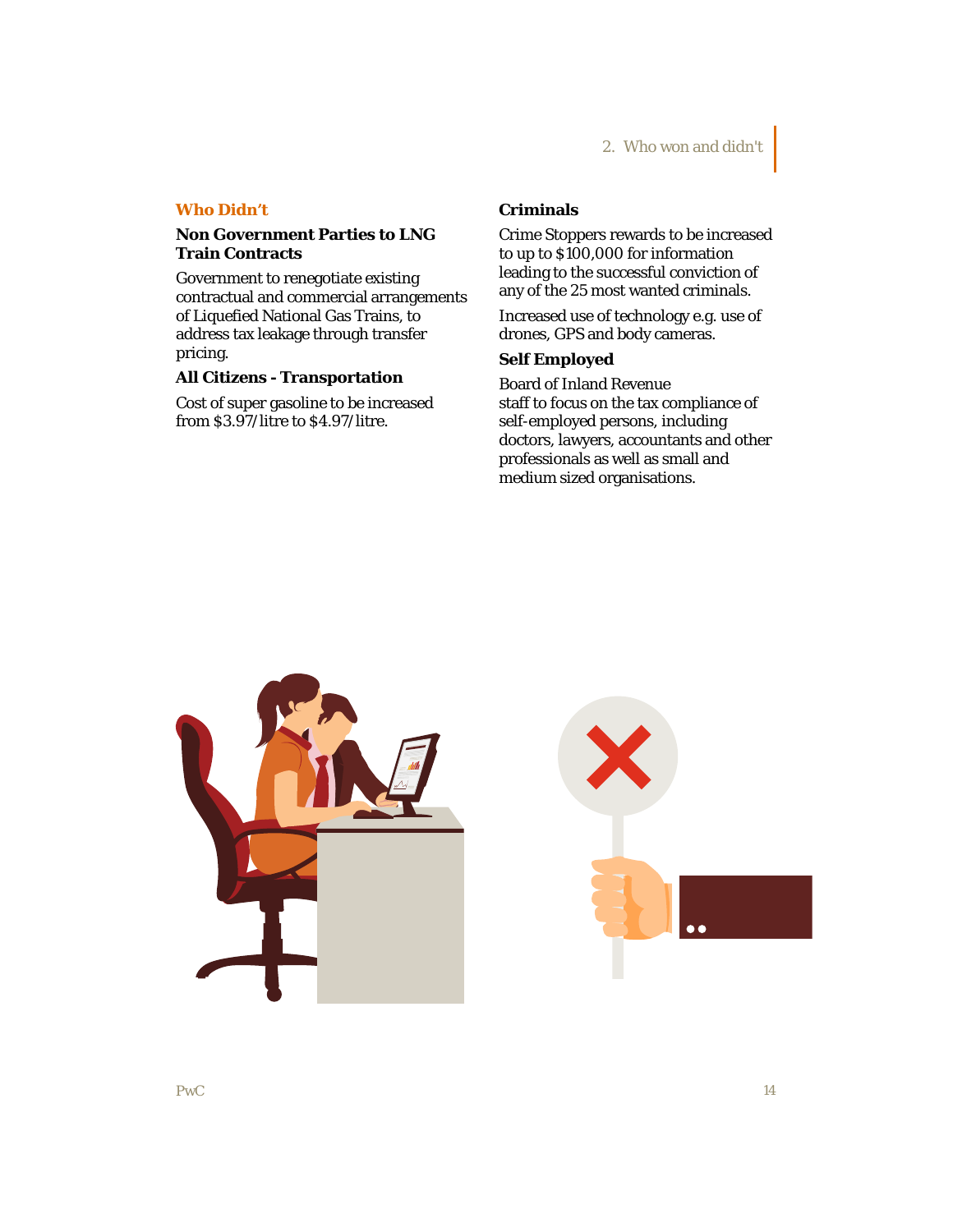# Fiscal Resilience – The only path to sustainable growth in T&T

*by Marla Dukharan*

*Marla Dukharan is recognized as a leading economist and thought-leader in the Caribbean, well-known for her monthly Caribbean Economic Report and her series of changeinspiring webinars on key topics of regional importance. She has taken a leading role in promoting new models of fiscal and economic resilience to lead the region toward a more prosperous and sustainable future.*

We have had near-ZERO growth on average for the past 10 years, while recording primary fiscal deficits, i.e. fiscal deficits so large that we are borrowing to pay the interest on our existing debt. It is worthy of note that total debt servicing accounts for around 20% of fiscal expenditure, and the wage bill 31%. And this situation is projected to persist neither the IMF, nor Moody's, nor S&P project the fiscal deficit falling below 2.5% of GDP by 2021. At the same time, Total Public Sector Debt outstanding was already \$122bn in June 2018, up from \$71 bn in June 2011 - an increase of about \$51.5bn or 73% in just seven years.

The Government must address its spending pattern via structural reform, since relying on one-off financing items is unwise and unsustainable. To solve for growth and recover from long-term stagnation, meaningful policy reforms will have to be effected over the next several years to make our economy sustainably more competitive, more successful at generating jobs sustainably, capable of earning sufficient foreign exchange, and to balance the fiscal budget and reduce the debt level.

# **Pro-cyclical fiscal policy is harmful**

Pro-cyclical fiscal policy simply means that we spend more when revenues are buoyant, and when there is an economic downturn, we don't have enough saved to sustain our spending levels. Procyclical fiscal policy is harmful because it amplifies an already volatile business cycle which in T&T is driven largely by the petroleum sector, but also, Cotton, Finch, and Sookraj (2013) found that fiscal policy is even MORE accommodative in the 12-18 months prior to a general election!

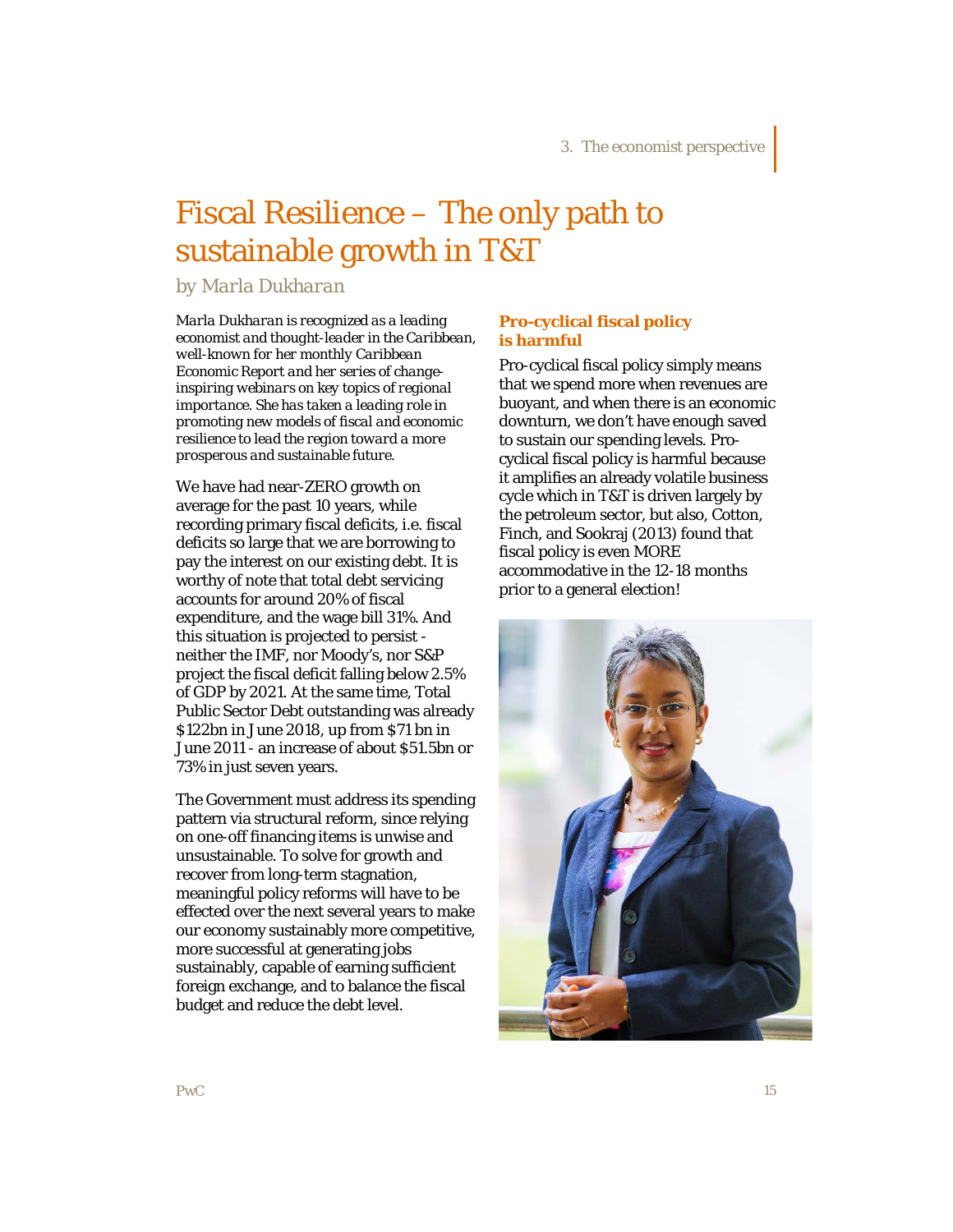In oil producing countries, pro-cyclical fiscal policy amplifies the effect of oil price volatility on the overall economy - it causes higher wages and inflation, and a real appreciation of the exchange rate, which undermines competitiveness in the non-oil sector, which then makes overall economic activity and exports even weaker when oil prices are low. Procyclical fiscal policy also crowds out private spending and investment, and usually results in a decline in private sector output and employment.

# **Deficit spending does not drive growth in T&T**

T&T's economy is characterized by low fiscal multipliers (where \$1.00 in fiscal spending leads to an increase of only 32 cents in nominal (GDP) and high fiscal leakage (where roughly 80% of fiscal spending 'leaks' out in the form of imports). Higher fiscal spending drives higher consumption and therefore higher levels of imports, and outflows of USD. Fiscal deficits do not drive growth, and it only exacerbates the foreign exchange pressures the country would naturally experience during a downturn in the energy sector – this is EXACTLY what we have been feeling since 2014.

# 3. The economist perspective

# **Introducing fiscal rules**

Introducing a fiscal resilience framework means mandating through legislation, a counter-cyclical fiscal policy to encourage savings (for example in the Heritage and Stabilization Fund), discourage overspending, and avoid the negative consequences associated with persistent fiscal deficits. Such frameworks build fiscal buffers, lower debt, and solve growth, vulnerability, and volatility problems, while protecting the population when there are shocks, and minimizing hardship during economic downturns. The use of policy to create the necessary fiscal space to respond to shocks is not only practical, but fundamental to macroeconomic stability and inclusive growth.

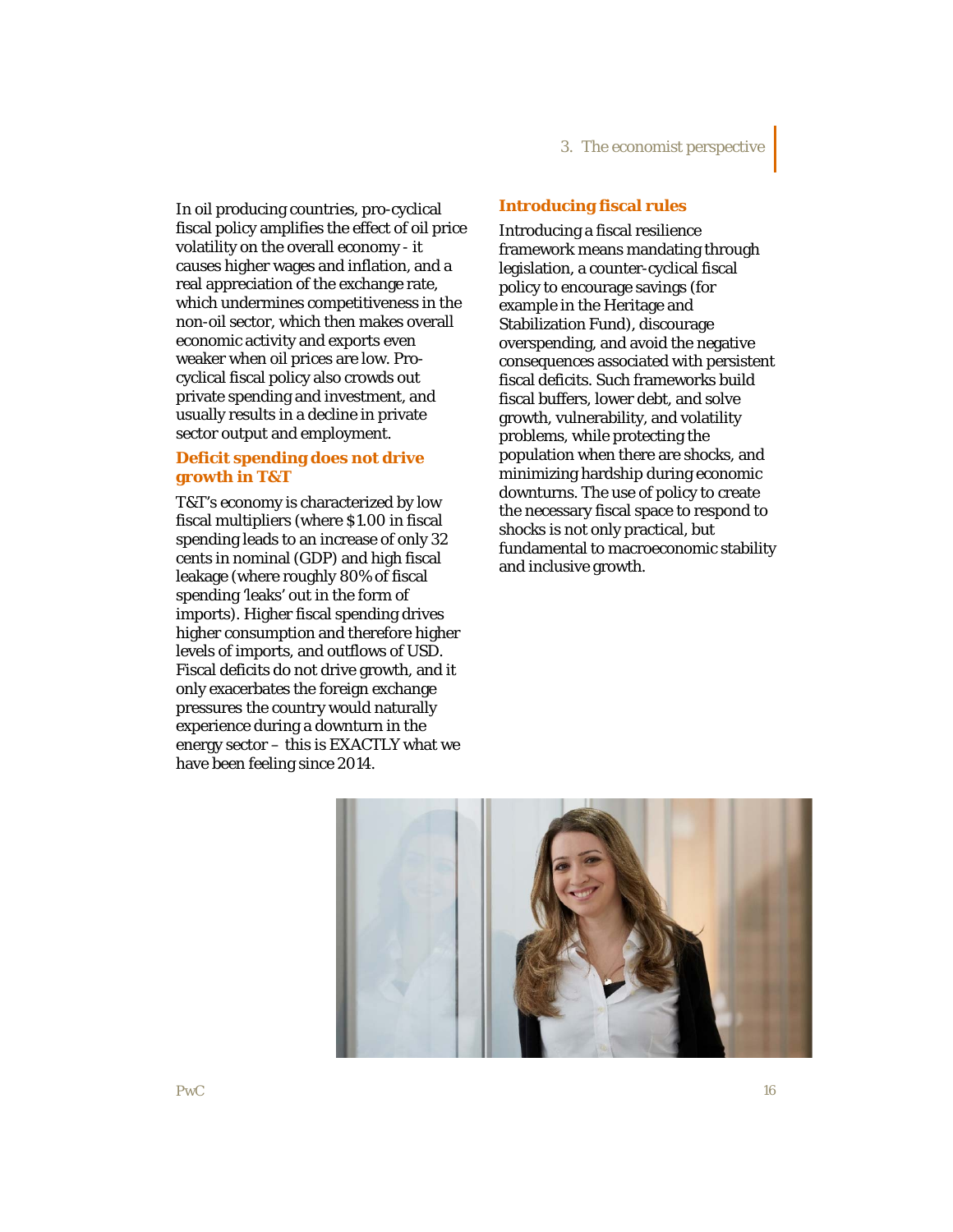# Adoption of comprehensive transfer pricing rules in Jamaica – Our experience so far

# *Brian J. Denning – tax & corporate services leader, PwC Jamaica*

It is widely recognised that transfer pricing and other initiatives to counteract tax base erosion are part of an ongoing cultural shift in international taxation. In 2015, Jamaica enacted comprehensive Organisation for Economic Cooperation and Development(OECD)-based transfer pricing rules with these taking full effect in 2016. So what has our experience been so far?

The answer – it depends. The state of readiness amongst taxpayers to adopt these rules has been varied. It is no surprise that multinationals headquartered outside the CARICOM region and operating globally have generally been better positioned to evaluate the transfer pricing implications of local transactions as they typically can leverage existing transfer pricing studies, rulings or internal experience elsewhere in their group.

In the absence of such global experience, regionally headquartered multinationals and local groups need to undertake more extensive work in an effort to comply. This includes conducting an initial risk assessment of *each* of their related party transactions in order to prioritise which ones are the most material and/or susceptible to challenge by the tax authorities from a transfer pricing perspective. Priority transactions and activities then require further detailed evaluation (having regard to OECD guidance and internationally accepted practice) in order to determine whether their current pricing is acceptable, and if not, what adjustments are required for tax purposes. The preparation and maintenance of transfer pricing documentation on file is also necessary in order to support the transfer pricing methodology and price adopted for tax purposes.

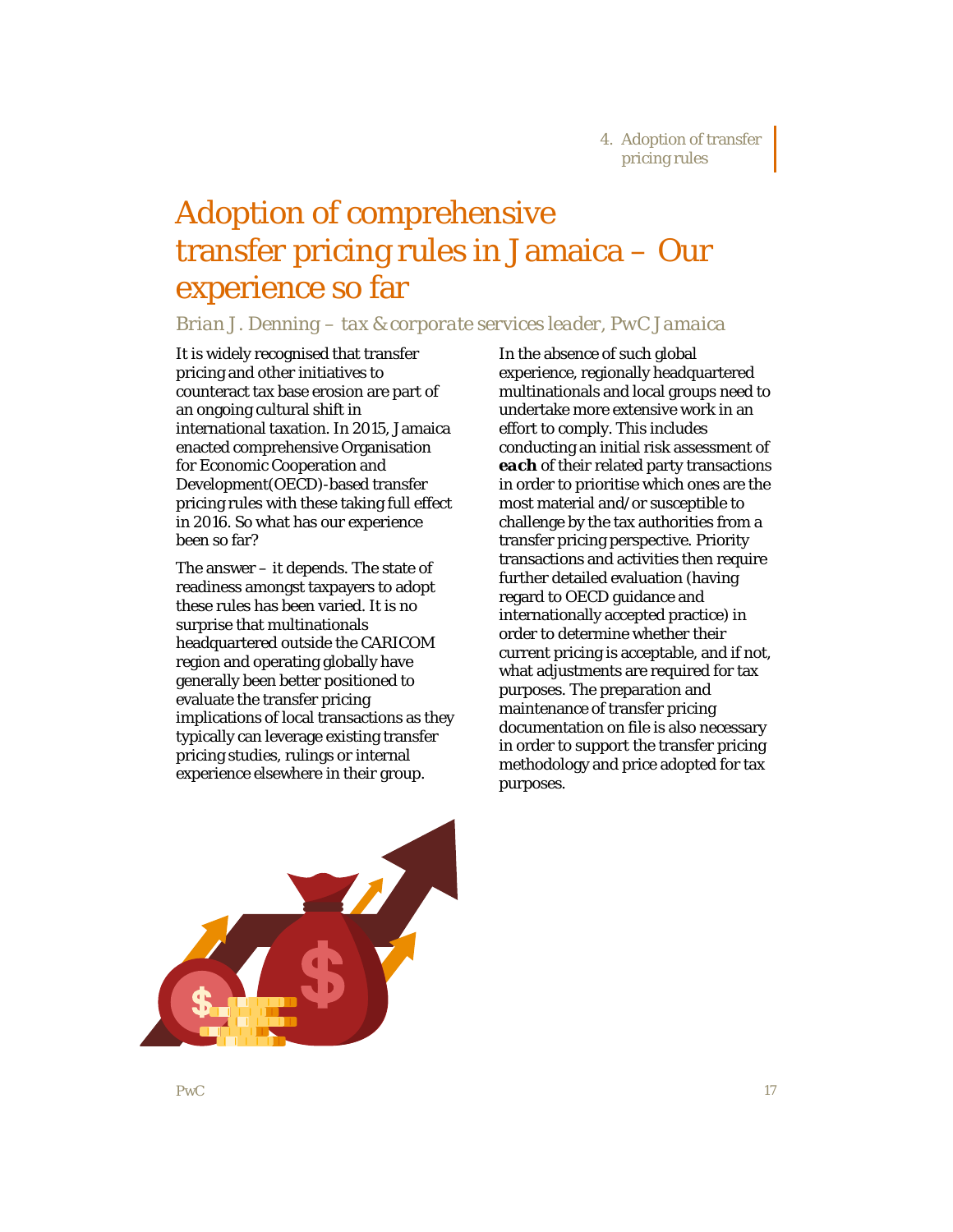# 4. Adoption of transfer pricing rules

Jamaica's transfer pricing regime applies to all taxpayers and connected party transactions, whether domestic or cross-border. Transactions with counterparties located in low-tax jurisdictions are also *deemed* to be related party transactions unless demonstrated otherwise. As part of the annual income tax filing process, one is required to report all related party transactions annually and to impute an acceptable arms-length consideration for all such transactions in computing one's taxable income. This is proving onerous particularly for small and medium-sized taxpayers who may not have the resources needed to undertake the necessary due diligence work to comply. While the requirement to prepare and maintain comprehensive OECD-standard documentation to support pricing methodologies and pricing adopted for tax purposes is limited to taxpayers with gross annual revenues over J\$500m (approx. US\$3.7m at time of writing), all taxpayers must otherwise adhere to the rules so a certain level of due diligence must be undertaken regardless in an effort to both comply and manage tax risk.

The Jamaican regime also features an advance pricing agreement (APA) mechanism whereby taxpayers can approach the Jamaican tax authorities with a view to negotiating and agreeing on an arms-length price that would be acceptable to both parties in respect of specific connected party transactions subject to agreed conditions and applicable period (up to five years). The Jamaican tax authorities, to their credit, have been actively sensitizing the business community on the APA process and encouraging the use of same.

To our knowledge, no taxpayer has yet sought and secured an APA in Jamaica – this more reflects taxpayers' reluctance to "*open the kimono*" rather than the tax authorities willingness to engage. In some respect, this is not surprising – taxpayers recognize that they need to undertake their own transfer pricing due diligence and analysis before initiating an APA process. Taxpayers will also need to feel assured that their participation in, and information provided during, an APA process cannot subsequently be used against them to trigger tax audits and assessments.

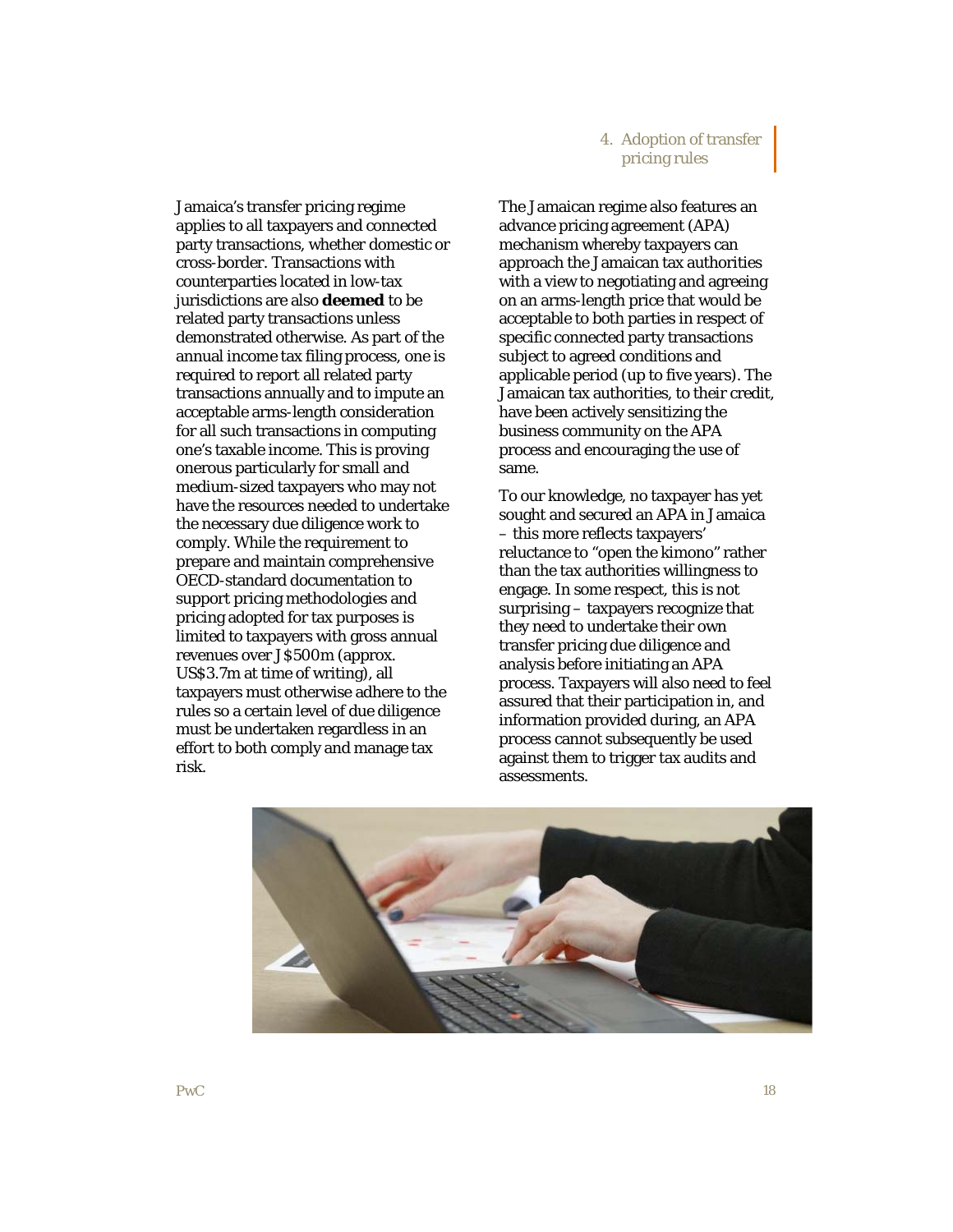# 4. Adoption of transfer pricing rules

While the transfer pricing regime in Jamaica is still somewhat in its infancy, in our view there are some insights that can be gained from the experience so far as similar transfer pricing regimes are being contemplated for implementation by Trinidad & Tobago and other jurisdictions within the CARICOM region. These include the following:

- 1. The merits of applying the transfer pricing regime to all taxpayers from the outset should be weighed against the relative risk of tax base erosion and taxpayers' capacity to comply in the short-term.
- 2. Consideration should be given to implementing the regime on a phased basis with initial application focusing on the reporting of related party transactions.
- 3. Full application (i.e. imputation for tax purposes, documentation etc.) could be first confined to large taxpayers (as defined) and perhaps transactions with related parties in low-tax regimes (whether cross-border or local).
- 4. The regime's requirements could be scaled down for small and medium-sized taxpayers (excluding higher risk transactions) with initial application limited to the reporting of related-party transactions.
- 5. The phased approach would also benefit tax authorities in the application of limited resources to pursue delinquent taxpayers and enable focus to be maintained on higher risk transactions.
- 6. A comprehensive public education and awareness programme about the regime is critical both in advance and during implementation.
- 7. In evaluating arms-length pricing assessments, it will be important for tax authorities in the region to be cognisant of the limited availability of information on external comparables within the region.
- 8. A successful APA process requires trust and collaboration between taxpayers and the tax authorities - this will involve a cultural shift from both perspectives.
- 9. The APA division should be distinct and separate from other parts of the tax administration (especially the audit division). Information shared by taxpayers during the APA process must be maintained on a highly confidential basis and cannot be shared or used for audit or assessment purposes.

The implementation of comprehensive transfer pricing regimes across the region combined with initiatives to target base erosion and profit shifting (BEPS) strategies are set to materially impact the local and regional tax environment. It is important however that these changes are implemented carefully in order not to overwhelm taxpayers and place a heavy strain on both their resources and those of the tax authorities.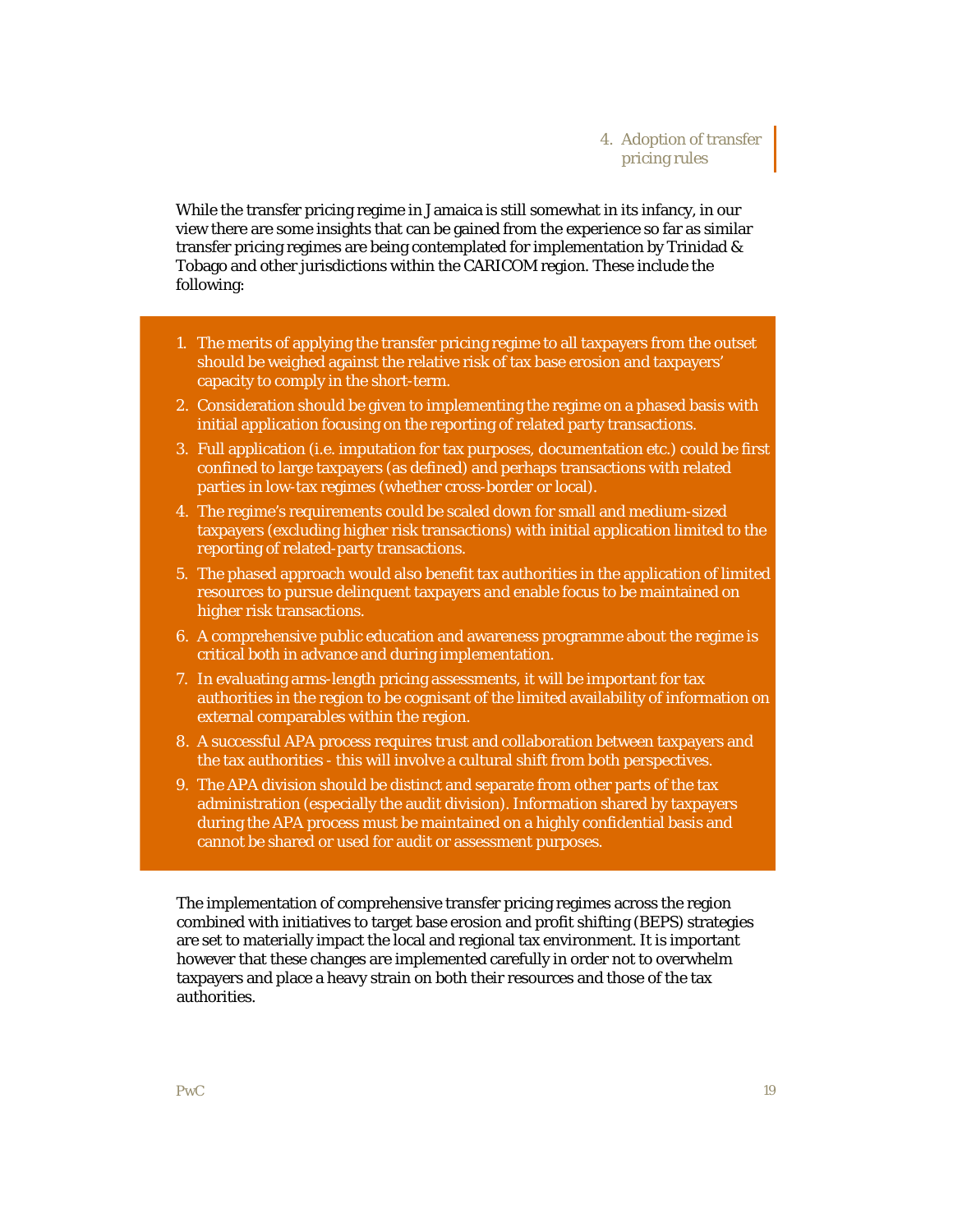# Cooperation to transformation The Guyana and Trinidad and Tobago Energy MOU

Guyana and Trinidad and Tobago (T&T) share a long economic and cultural history and relationship. Given that relationship and Trinidad's experience in the energy sector and Guyana's burgeoning energy sector, the Governments of both countries came together to sign a historic Memorandum of Understanding on Wednesday 19 September 2018. The signing came amidst some resistance and some commendation.

This Memorandum of Understanding on Energy Cooperation (hereinafter referred to as MOU) seeks to establish the process through which the Governments of Trinidad and Tobago and Guyana would assist each other in the development of their energy and energy related sectors.

The proposed areas of cooperation include, sharing of technical assistance in exploration and production, exchange of information on public policies regarding administration and sovereign management of resources, training and capacity building and any assistance in any related joint projects that may support development of the hydrocarbon value chain.

The spirit of inter-governmental collaboration is a welcomed one, especially in the current world climate of protectionism, tariffs and embargoes. However, there are a few key points which need to be further examined regarding the practical and tangible implementation of this MOU.

### **Economic Power and Opportunity**

| <b>Country</b>                        | <b>Trinidad and Tobago</b> |                       |                                | uvana            |      |      |
|---------------------------------------|----------------------------|-----------------------|--------------------------------|------------------|------|------|
| Year                                  | 2018                       | 2017                  | 2016                           | 2018             | 2017 | 2016 |
| Real GDP Growth (%)                   |                            | $1.0$ $(2.6)$ $(6.1)$ |                                | 3.4              |      | 3.4  |
| Inflation, End of Period (%)          | 23                         |                       | 3 1                            | 22               | 15   | 15   |
| Nominal GDP (USD \$bn)                | 23.3                       | 22. R                 | 22.3                           | 3.6              | 3.5  | 3.5  |
| Current Account Balance (% of GDP)    | 10.7                       |                       | $10.2$ $(2.9)$ $(6.1)$ $(6.7)$ |                  |      |      |
| External Debt to GDP Ratio (% of GDP) | 16.0                       | 164                   | 15.4                           | 36.0             | 35.5 | 33 2 |
| Budget Surplus/(Deficit) (% of GDP)   |                            |                       |                                | $(12.0)$ $(5.4)$ |      |      |

Sources:

(1)IMF Country Report Guyana, No. 18/220:July 2018

(2)IMF Country Report Trinidad and Tobago, No. 18/285: September 2018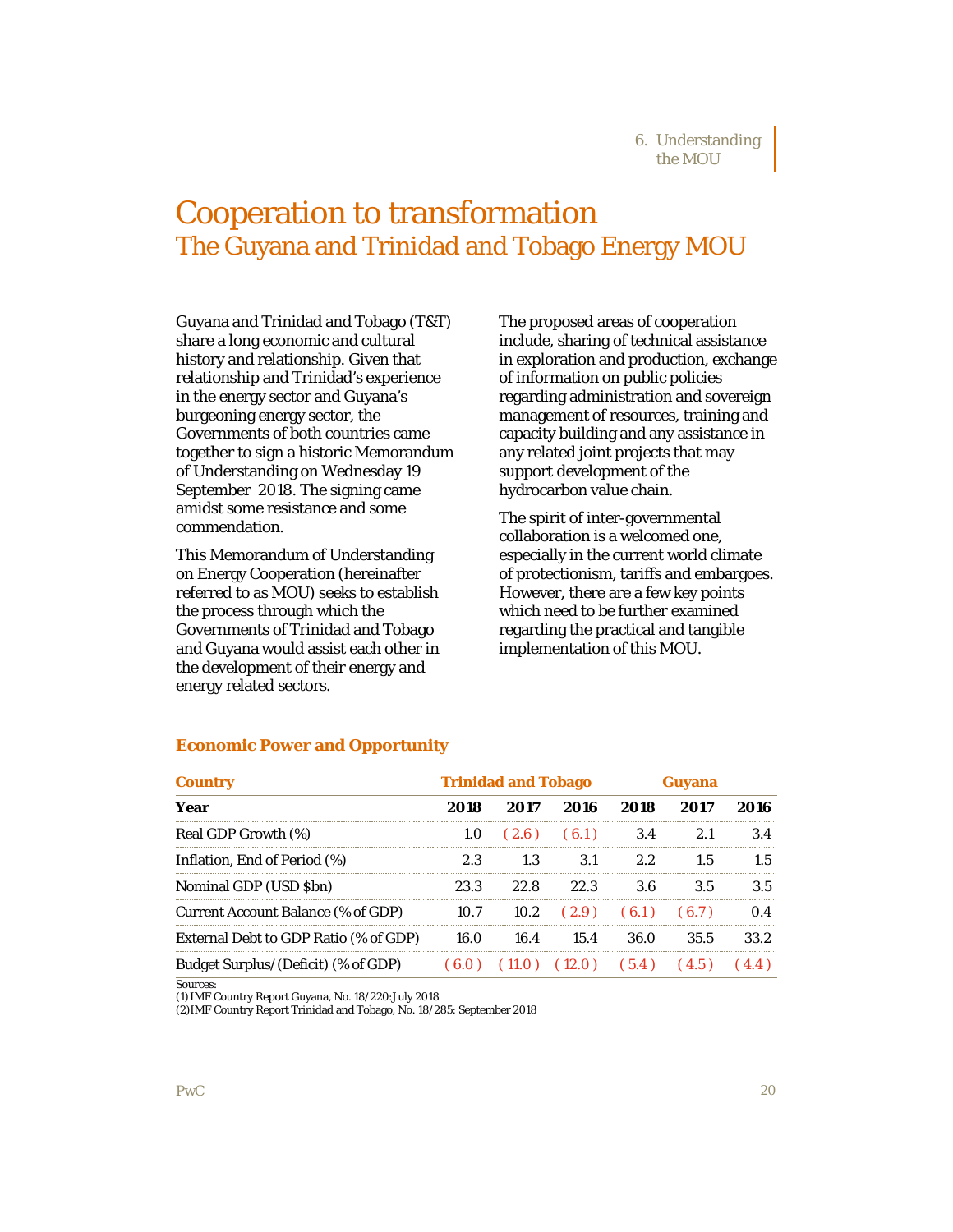The above table gives a brief overview of some of the macroeconomic variables for both Parties. It shows fairly stable prices, a swing toward slight positive GDP growth and as of 2018, roughly 5% to 6% budget deficit projected for both countries. Guyana's figures are expected to show a sharp positive economic improvement from 2020 onwards as the multinationals lift first oil. T&T is currently taking very strong action to address its budget deficit by raising capital through debt and partial divestments of state assets, increasing tax revenues while at the same time attempting to contain expenditure of line ministries and state bodies. Given the state of affairs of both countries, the MOU presents a unique opportunity for both parties to carve some muchneeded space for investment income which can be channelled through this MOU.

However, as a quick comparison, one can also consider the position of ExxonMobil; the corporation which has been instrumental in the realisation of hydrocarbons in the various basins and who will be one of the key players, if not the lead, in the development of Guyana's medium term outlook. A quick look at the Company's 2017 Summary Annual Report and 2017 Financial Statements indicate the following when compared to the financial position of both Guyana and Trinidad and Tobago. It has:

• Significant revenue (USD13.3bn in earnings after income taxes for upstream activity only).

- Significant asset base (Property, plant and equipment, less allowances USD 252.6 bn).
- Low debt (Net debt to capital ratio 16.8 %).
- Effective and possibly efficient use of available assets (Return on Average Capital Employed is 9%).
- Access to top-tier human capital (Partnerships with more than 175 universities in the last 10 years; employment of more than 19,000 scientists).

A general overview of the financial outlook of the other major operators in the Guyana energy sector at this time are consistent with ExxonMobil's position, in that, they have:

- Significant financial capabilities
- Worldwide access to top-tier Human Resource talent
- Proprietary, cutting-edge and patented knowledge
- Well established, safe and highquality processes (technical, managerial, operational, etc).

These established, in-house competencies of these corporations overlap with some of the terms proposed within the MOU. Both countries will therefore need to establish a vantage point and mechanism from which they can partner with the well-established upstream companies to add value to their refined procedures.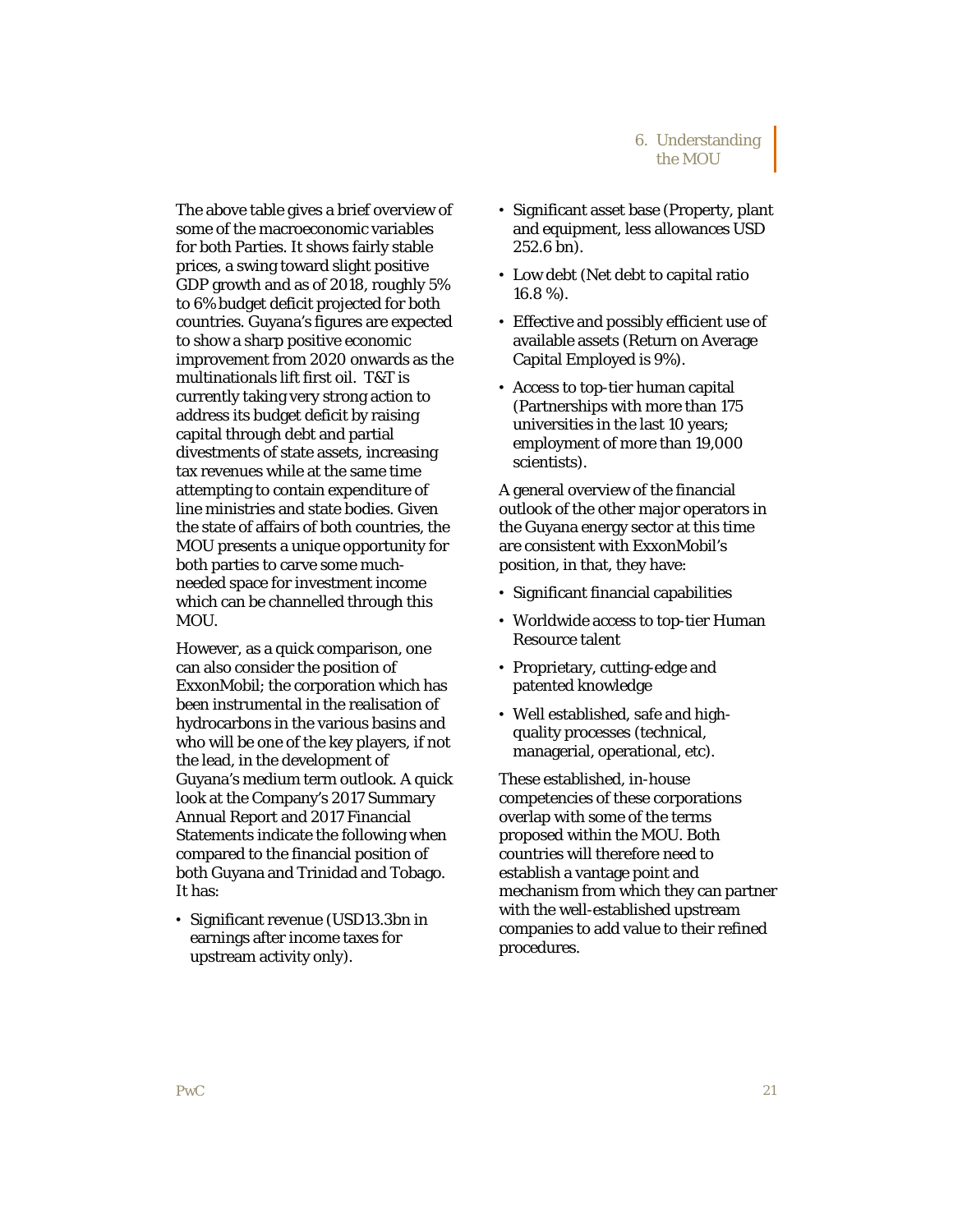## **Assessment of key areas for cooperation**

#### **Labour market**

One of the objectives of the MOU speaks to capacity building; and it makes reference to secondment as one of the methods. This would generally infer personnel at a managerial, qualified supervisory or subject matter expert competency. Given some of the realities presented in the previous section, there may still be an opportunity for the supply of labour with that skill level or alternatively those who may be on the National Vocational Level (NVQ) pathway (Apprentice, Craftsman, etc). Naturally once the correct type of labour required to monetise the assets is insufficient, a need would arise to have this gap closed in the shortest possible time, likely with preference been given to the Guyanese nationals first. The local content issue has been a key area of focus for Guyana.

T&T's unemployment rate is currently just about 5% (roughly full employment) as compared with roughly 12% for Guyana and T&T has human resource capacity that has already demonstrated competence within upstream, mid-tier and downstream energy for several decades, which presents that Party as a natural solution to a labour gap. However, one must also remember that Guyana shares its border with several other countries who also have experience in hydrocarbon production, the Bolivarian Republic of Venezuela (Venezuela) being the most prominent. Venezuela has the world's largest proven oil reserves (estimated at 300 bn barrels), is currently ranked just about tenth in the world for volume shipped daily and has more than a

century of experience of significant oil production. (It is claimed the first shipment of a single barrel of oil from 'Venezuela' was in 1539.)

Venezuela's population and unemployment rate are both significantly larger than either country (roughly 32 million persons, 33% unemployment). Likewise, Brazil has a daily oil production that is almost equivalent to Venezuela, a population of over 200 million and an unemployment rate of around 13%. Brazil also shares a strong trade relationship with Guyana largely through the agriculture and mining sectors and as such, labour from Brazil flows into Guyana through these sectors.

One can reasonably expect that if the relevant barriers (language, disputes) can be surmounted, both countries (and many more!) can also supply labour of the quantity and quality required; which will also depress the going wage rate per category of worker in Guyana.

## **Technology and knowledge as a service**

As mentioned in the section titled "Economic Power and Opportunity", neither Party is well-known to own significant amounts of proprietary technology required in the energy field. Neither country is well-known as a manufacturing location for emergent technology. T&T has demonstrated excellent capacity and competence in the manufacture of offshore platforms in its LABIDCO facility over the last 15 years but this has also unfortunately become well-known for a public cost and schedule failure incident due to industrial relations issues. Concerning the MOU, both countries may be called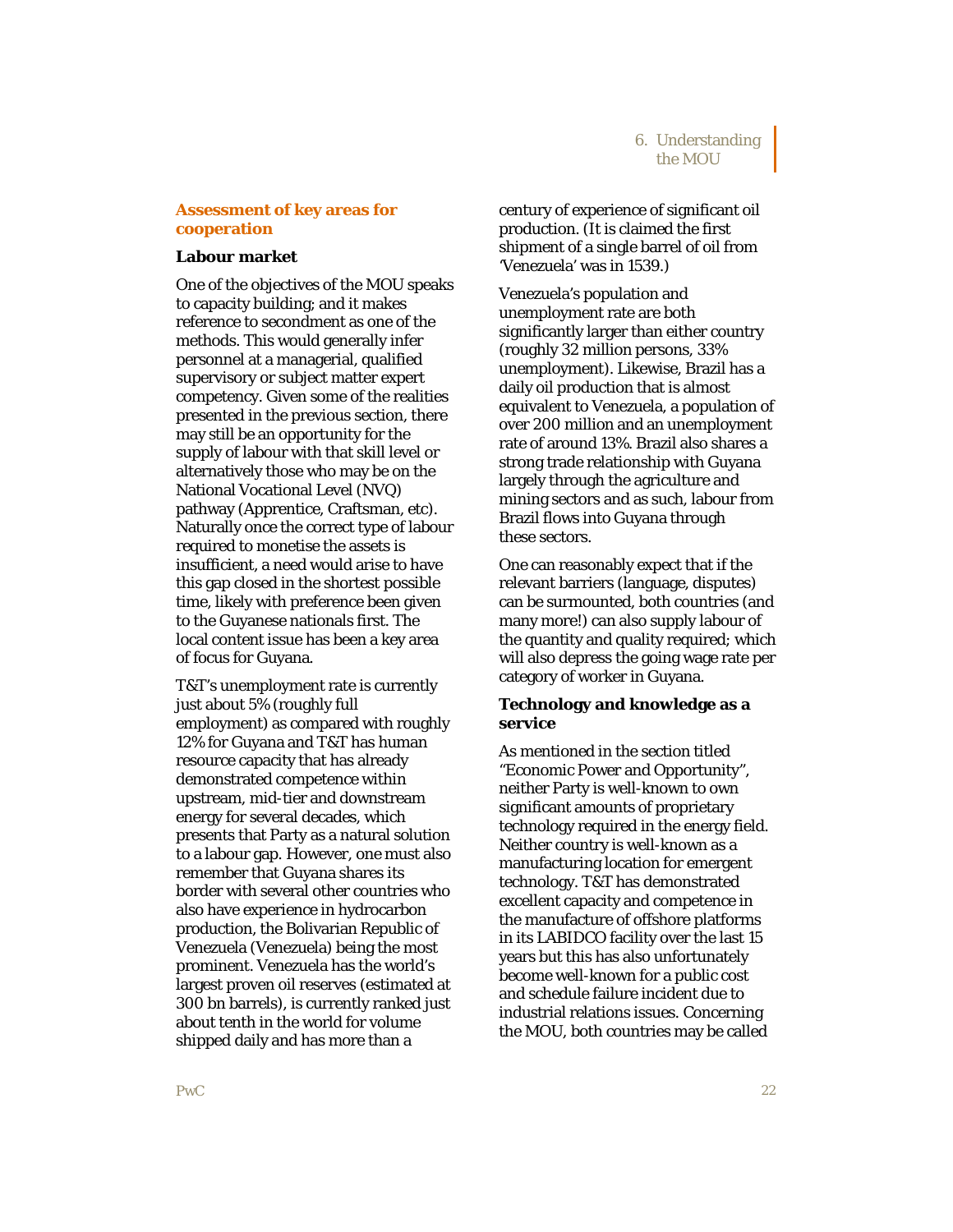to demonstrate the technical and technology instruments over which they hold possession and how these instruments can be value-added to the multinational machinery currently monetising the Guyanese assets.

# **Private capital and entrepreneurship**

The hand of Government (generically) has sometimes been identified as being slow to identify and take hold of opportunities, especially where driven by political motives and where its best human talent is 'snatched' by private enterprise. It is also generally agreed that the Government's direct contribution to GDP should be carefully managed – to encourage but not crowd out the other drivers of the economy particularly the business owners. Just as the multinational corporations serve their shareholders well by "sweating the assets" to deliver efficiency and derive success and failure at the permission of its clients, so too, the MOU presents an opportunity for both Parties to bring the small and medium enterprises (SMEs) to the table. Large corporations may also be facilitated.

The opportunity is this: that the Parties use the MOU to increase the ease of doing business between nations within the energy and commodity fields. As a bination treaty, each can provide the right environment of subsidies and tariffs to encourage SMEs originating in either country to move into the common space; extracting and exploiting opportunities with private capital at risk.

The correct framework of taxation will allow each nation to benefit while not steering the capital allocation. The MOU creates a hierarchy of structures and groups and teams; with proposed reporting deadlines but not as yet a

scope, framework or clearly defined opportunity that can be immediately addressed. The countries use the MOU opportunity to instead encourage the influx of SMEs, this will allow private capital to seek and engage opportunities, in the supportive framework created by the intergovernmental agreement by which the Governments can benefit with increased taxation revenue.

# **Foreign Direct Investment (FDI)**

The countries can further support SMEs in their identified opportunity (manufacturing, distribution, logistics, food and beverage, construction, etc) by providing well-managed microfinancing as part of the MOU. This translates into increased FDI, opportunities for knowledge transfer, reduction of unemployment, technical collaboration, etc which creates potential for unlimited synergies which is the intent of the MOU.

# **Conclusion**

Both countries have relatively stable economies and a positive outlook for GDP. Both have had similar political histories and experience in commoditybased economies. At this critical juncture, the MOU presents a great opportunity to kick off diversification into more efficient, previously attempted income streams as well as untested new income streams. To get the best return on equity, both countries should create and measure the policy framework(s) to obtain a mutually optimised configuration but should at the same time, allow the gap to be filled and supported primarily by private capital with appropriate taxation.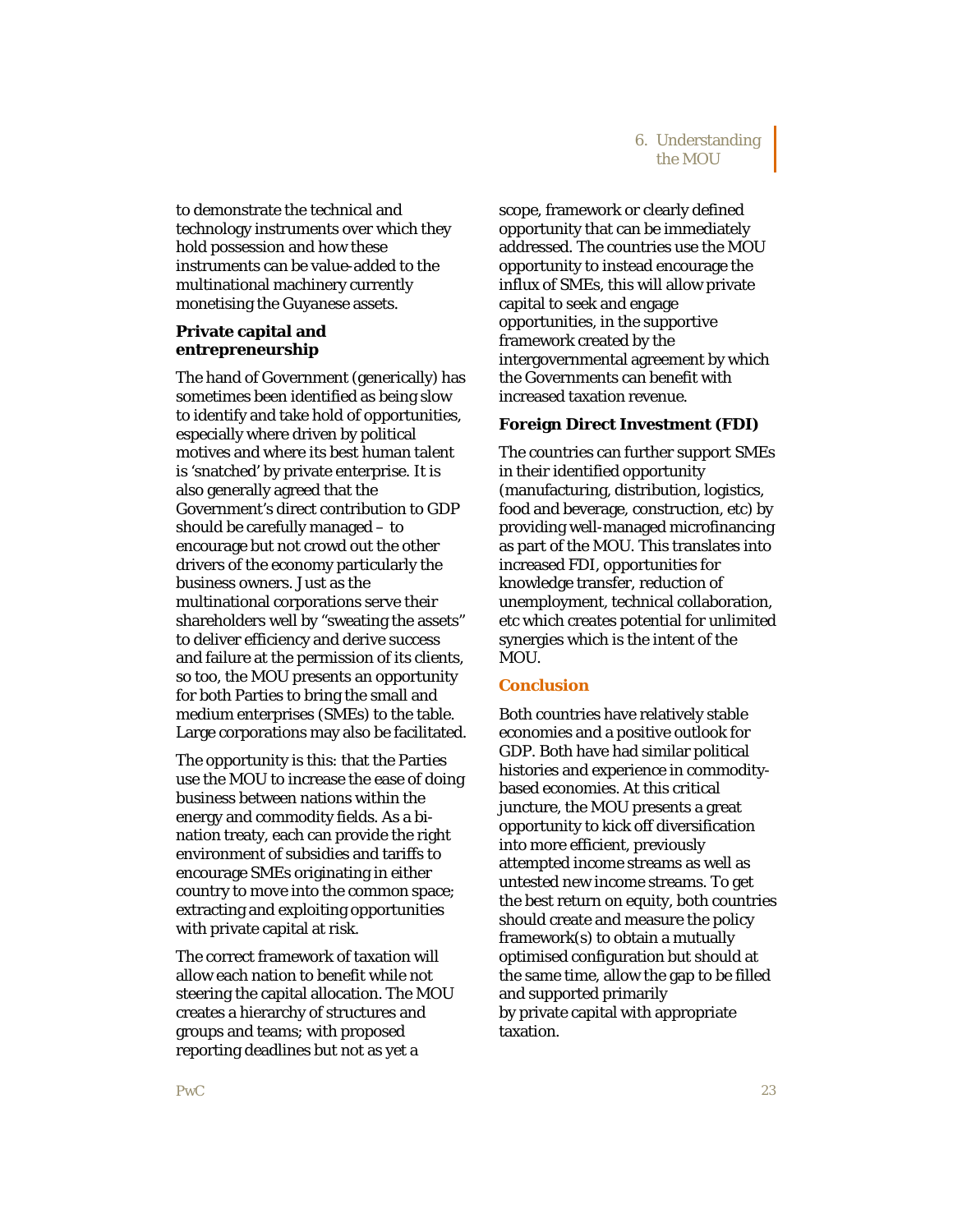# Energy overview

Trinidad and Tobago (T&T) is shifting from a predominantly oil-based to a gas economy which is precipitated by the continuous fall in crude oil production in the country. This state of affair has reinforced the need for a tectonic shift from the heavy dependency on the natural gas industry since natural gas curtailment continues to be a pressing issue in that sector. Further, the continuity of supply is also an area of concern as Government seeks to look at its neighbours to maintain its energy status quo.

Investments in new domestic projects to increase gas production by the upstream companies have somewhat contributed to reducing the curtailment and thus giving T&T a brighter outlook for the sector- at least for the next five years. However, our economy continues to be vulnerable to the inherent volatility in energy prices as well as the question of supply.



## **Crude oil & condensate production – barrels of oil per day (BOPD)**

*Source: Ministry of Energy & Energy Industries*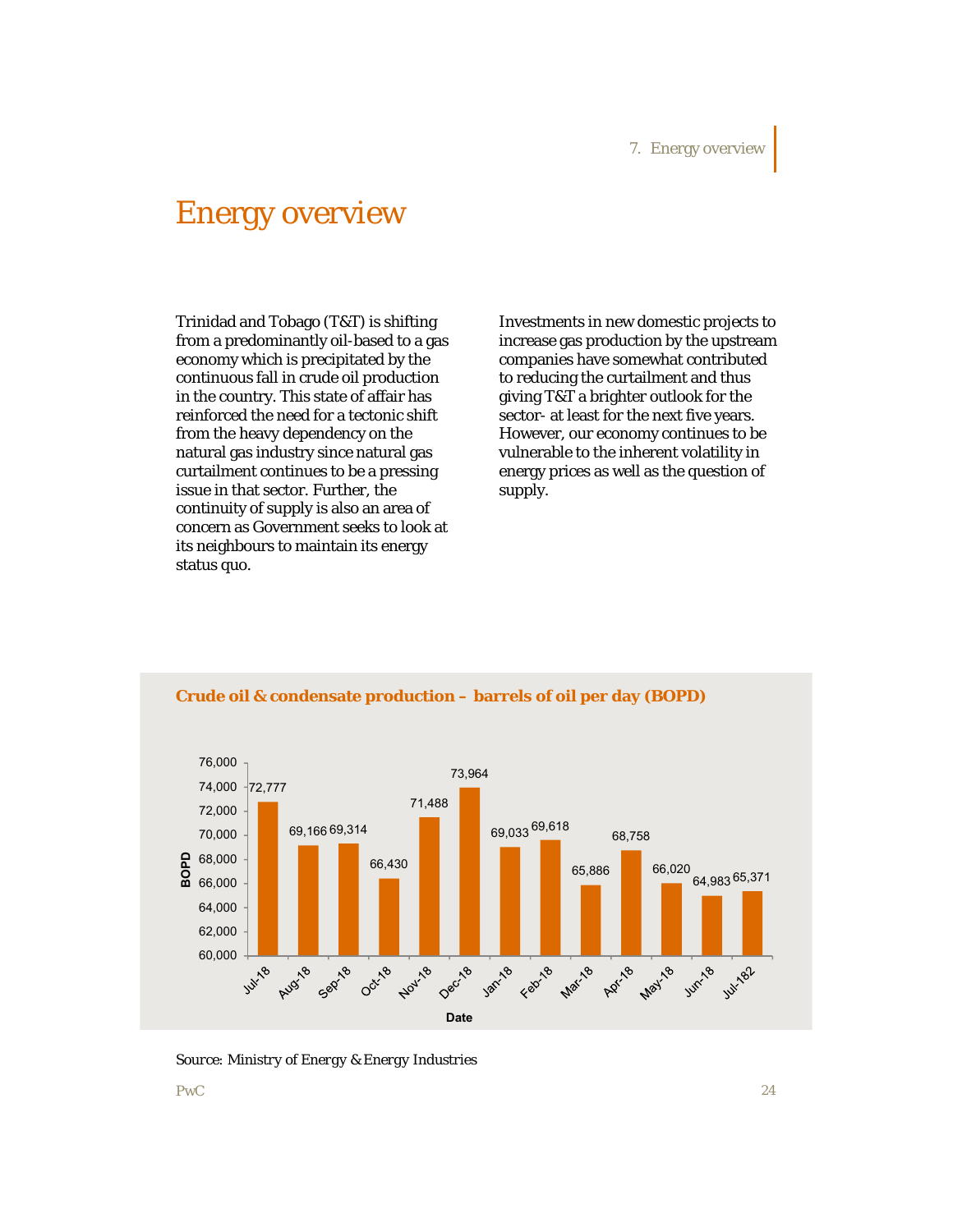#### **Overview of energy prices**

The Organization of the Petroleum Exporting Countries (OPEC) and several non-OPEC producers' decision to restrict their oil production has been dictating the crude oil market prices. From September 2017 to August 2018, the West Texas Intermediate (WTI) crude oil price averaged US\$62.31 per barrel and reached a high of US\$70.98 in July 2018. For the same period, natural gas prices averaged US\$2.94 per million British Thermal Units (mmbtu) with the price reaching as high as US\$3.87 per mmbtu in January 2018.

In 2008, natural gas prices averaged US\$8.86 per mmbtu and fell to a low of US\$3.95 in 2009. For the past four years, prices have averaged below US\$3.00 per mmbtu. The deterioration of natural gas prices from 2008 onwards was mainly due to increased U.S. natural gas supplies via hydraulic fracturing and horizontal drilling.





*Source: Ministry of Energy & Energy Industries*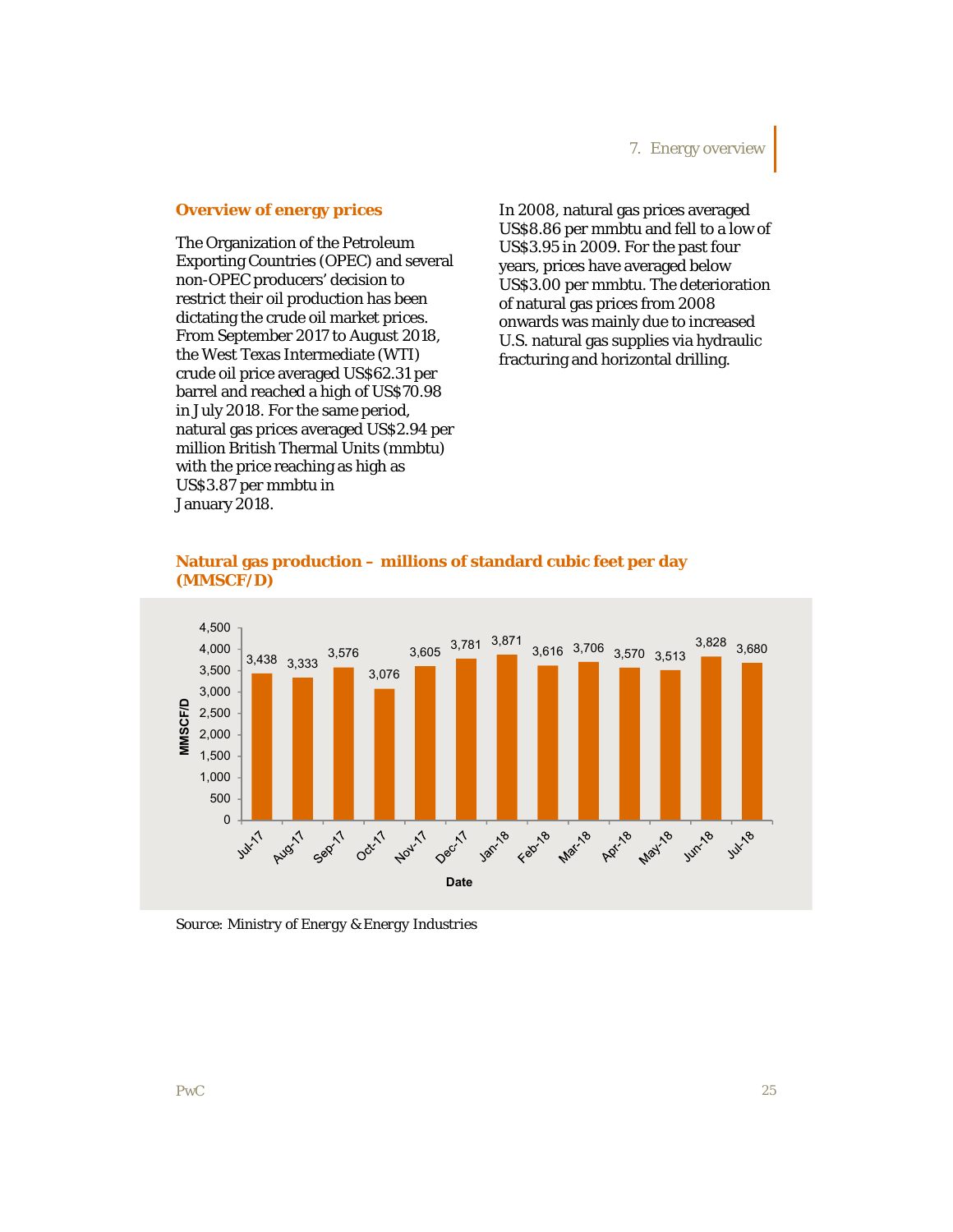### **Overview of energy prices**

Crude oil and condensate production have continued to decline in T&T with production falling by 5.30% from January to July 2018 with an even sharper decline of 10.18% when compared to July 2017. Natural gas production also showed a decline of 4.91% for the period January to July 2018. However, when compared to July 2017 there was an increase in

production of 7.05%. T&T's downward slope of natural gas production has been mitigated by bpTT's US\$2bn investment in the Juniper gas platform and its Trinidad Onshore Compression Project (TROC). While there was a decline in LNG production of 7.48% for the period January to July 2018, in comparison to July 2017 there was an increase in production by 8.06% as result of the increase in the natural gas production.



### **WTI Spot Prices**

*Source: U.S. Energy Information Administration (EIA)*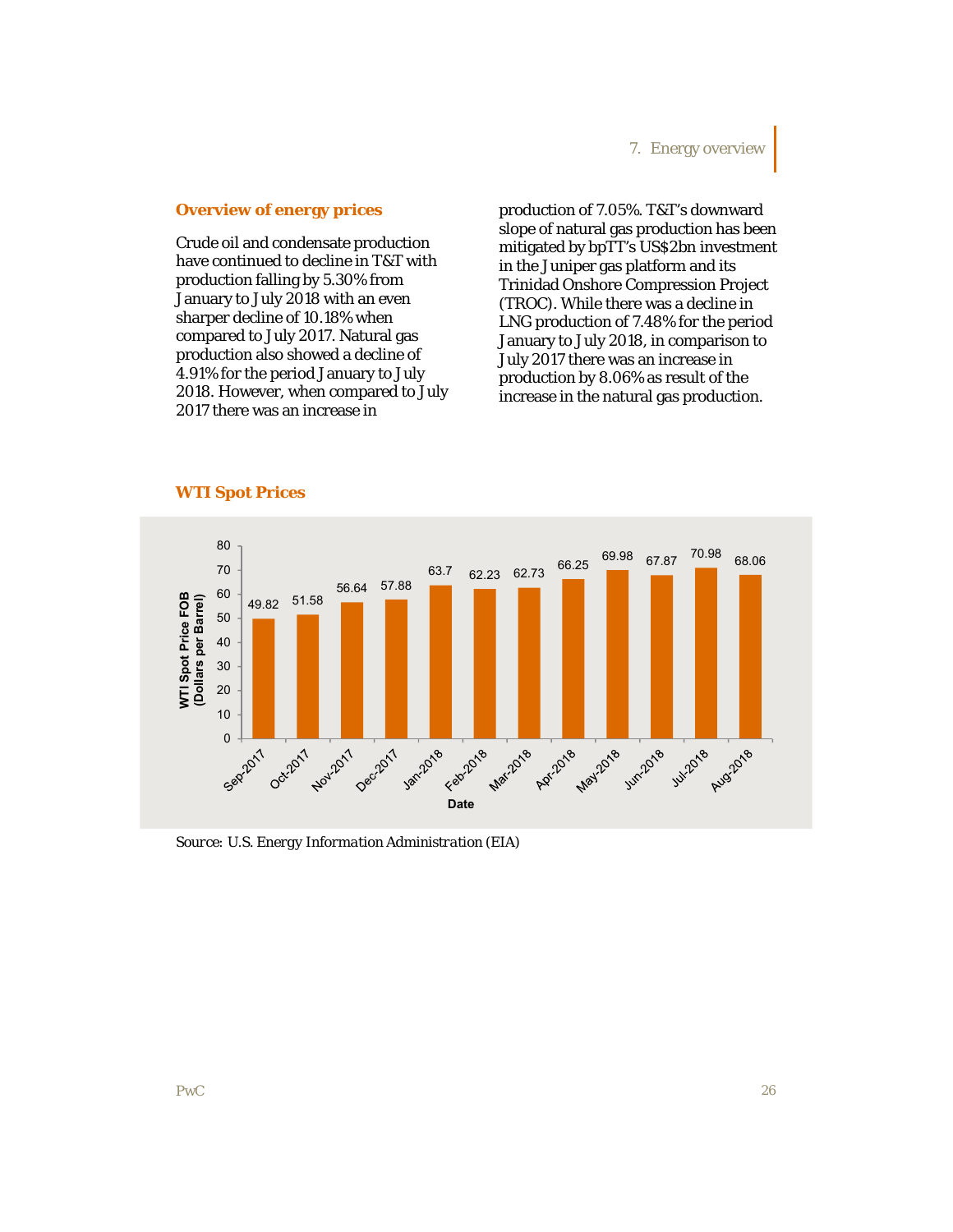#### **Overview of energy prices**

In Central Bank's July 2018 Economic Bulletin it was noted that Central Government's total revenue increased to \$29,238m in the first nine months of FY 2017/18 and revenue from the energy sector climbed to \$7,801.8m. The main contributor was the increase in the petroleum prices and natural gas output. Royalties on crude oil and natural gas also contributed to the increase in revenue as it amounted to circa \$1,450.7m compared to \$641.3m in the comparable period.

Royalty rates for both crude oil and natural gas were standardised at 12.5% effective 1 January 2018 and became payable on the fair market value of the net volumes won and saved. Previously, crude oil royalty rates ranged between 10 to 15% on the field storage value while natural gas ranges from 0 to 15% on the value of natural gas.

The fundamental issue is that even where there is an increase of output and the commodity prices remain lower than enjoyed in earlier years, the question of revenue of generation remains pertinent and relevant.



#### **Henry Hub Natural Gas Spot Price (Dollars per Million Btu)**

*Source: U.S. Energy Information Administration (EIA)*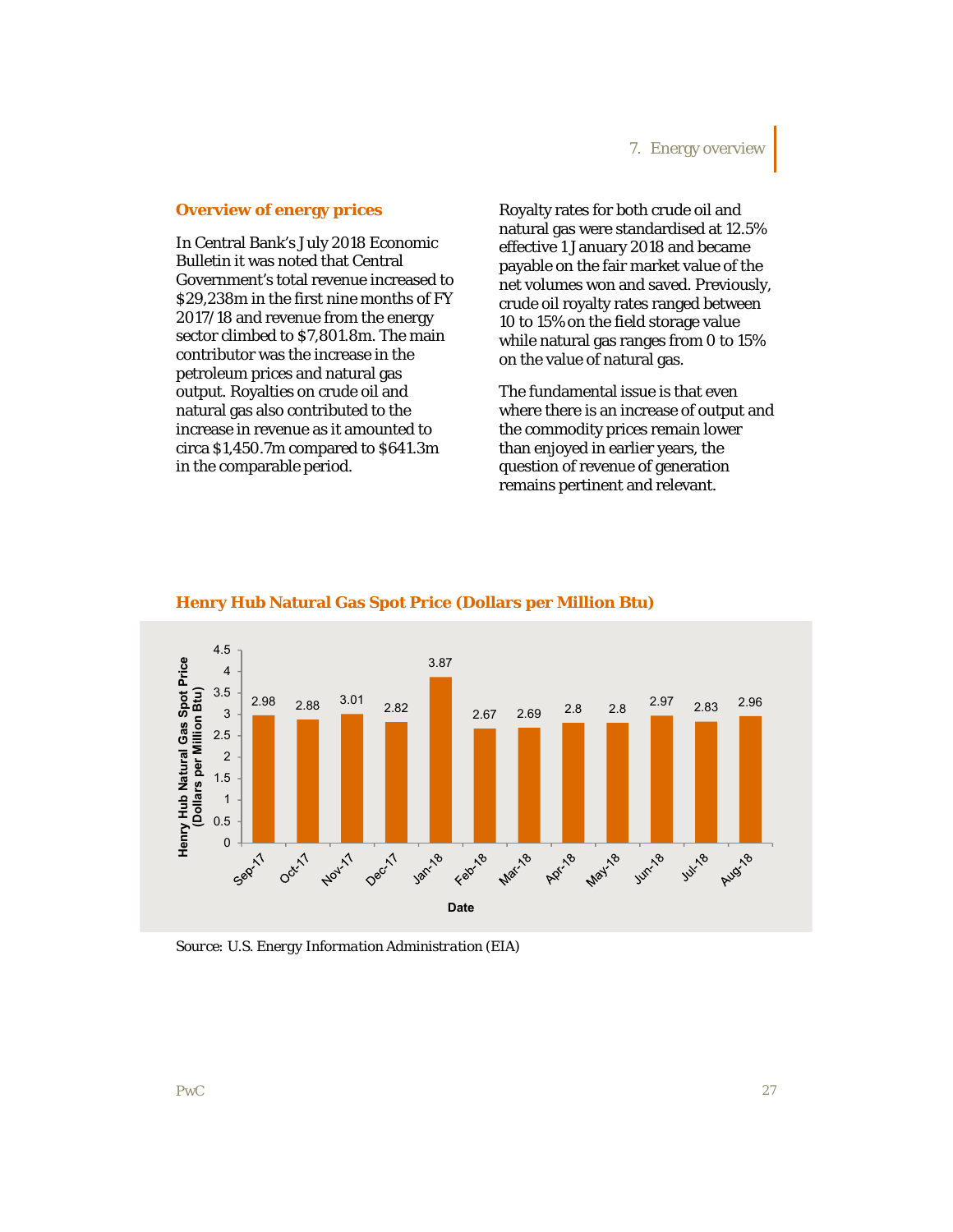### **Looking ahead**

T&T's uncertainty to remain as a major player in the energy sector was given a positive outlook following the announcements/commencement of:

- bpTT's discovery of approximately 2 trillion cubic feet of gas in the Savannah and Macadamia exploration wells.
- BHP's discovery of natural gas in its deep-water exploration wells LeClerc-1 and Victoria-1.
- bpTT's Angelin Project which has a production capacity of approximately 600 million standard cubic feet of gas a day with first gas expected in 2019.
- DeNovo's Iguana marginal gas field on Block 1(a) which is expected to produce first gas in Q1 2019.

• T&T/Venezuela Dragon gas deals in which T&T will receive 150 mcf of gas per day, (eventually to increase to 300 mcf) from Venezuela's Dragon field through a 17-kilometre pipeline to Shell's Hibiscus platform offshore. This is expected to begin in 2020.

Further, the Government has taken tangible steps to address the potential decrease in supply by entering into Agreements with the Governments of Guyana and Venezuela respectively. These agreements are primarily geared to increase supply as well as strengthen the cooperation between T&T and these countries in this major sector.

While these items will be fruitful for T&T and help relieveT&T's revenue generation and collection woes, our economy's heavy dependence on the energy sector is untenable.



## **Energy sector revenue – TT\$ million**

*Source: Review of the Economy 2017*

PwC *28*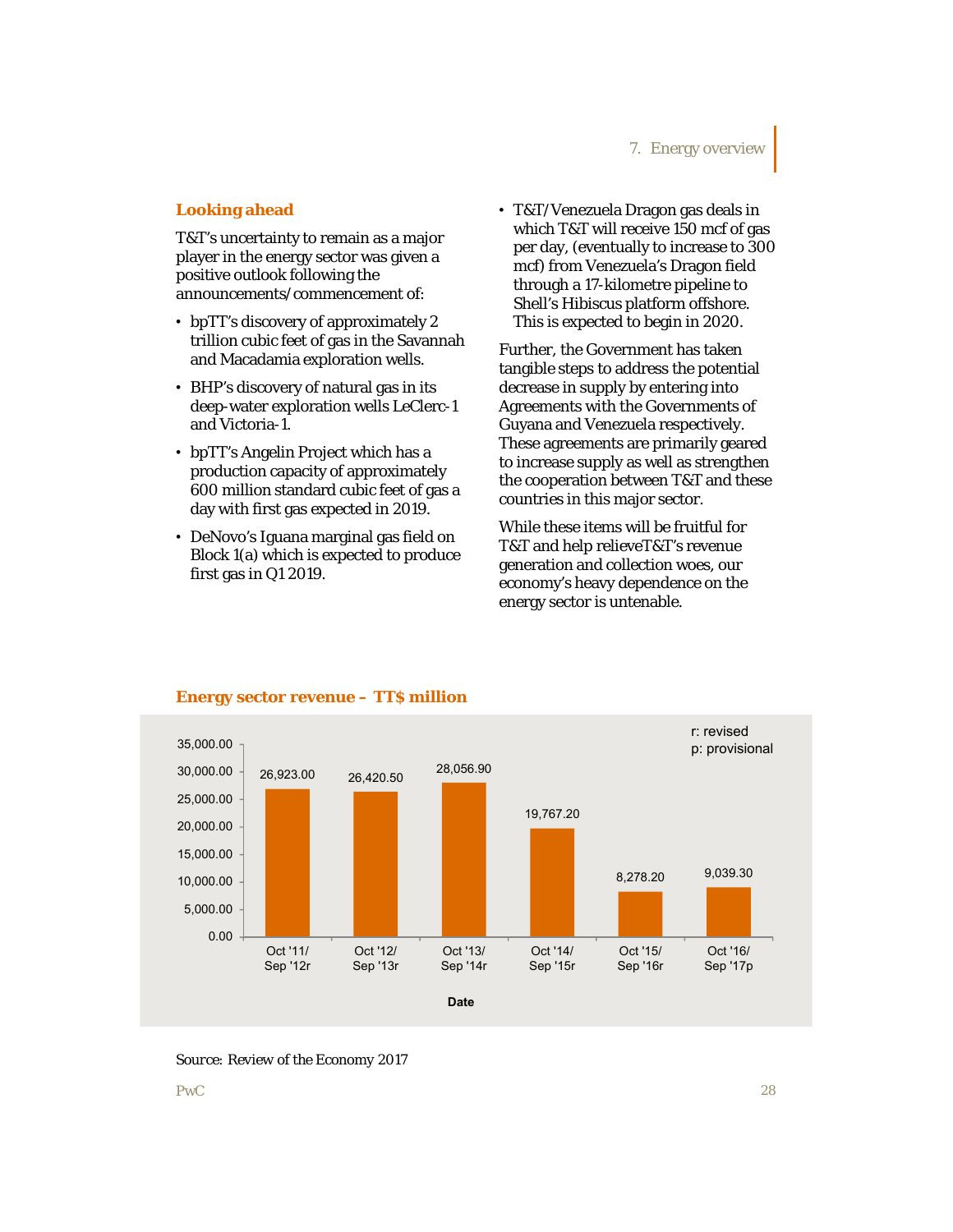|                                                    | 2019                   |     | 2018                   |
|----------------------------------------------------|------------------------|-----|------------------------|
| <b>Income Tax</b>                                  |                        |     |                        |
| <b>Allowances/Deductions</b>                       |                        |     |                        |
| Tax Rate (Chargeable Income < \$1m)                | 25%                    |     | 25%                    |
| Tax Rate (Chargeable Income > \$1m)                | 30%                    |     | 30%                    |
| <b>Personal Allowance</b>                          | \$72,000               | (1) | \$72,000               |
| <b>Tertiary Education Allowance</b>                | \$72,000               | (2) | \$60,000               |
| <b>Pension/Deferred Annuity</b>                    | \$50,000               | (3) | \$50,000               |
| <b>National Insurance</b>                          | 70%                    |     | 70%                    |
| <b>First Time Homeowner Allowance</b>              | \$25,000               | (4) | \$25,000               |
| <b>Stamp Duty Threshold</b>                        | \$1,500,000            | (5) | \$850,000              |
| <b>Contributions under a Deed of Covenant</b>      | 15% of Total<br>Income | (6) | 15% of Total<br>Income |
| <b>Venture Capital Tax Credit</b>                  | 30% of Investment      | (7) | 30% of Investment      |
| CNG Kit and Cylinder Tax Credit                    | 25% of Total Cost      | (7) | 25% of Total Cost      |
| Solar Water Heating Equipment Tax Credit           | 25% of Total Cost      | (7) | 25% of Total Cost      |
| Tax credits on National Tax Free Savings Bonds     | 25% of \$5,000         | (8) | 25% of \$5,000         |
| Severance Pay exemption limit                      | \$300,000              |     | \$300,000              |
| Alimony paid                                       | <b>No Limit</b>        |     | No Limit               |
| Guest house approved capital expenditure deduction | <b>No Limit</b>        |     | No Limit               |

#### **Notes:**

(1) Personal allowance of \$72,000 available to all resident individuals and non resident individuals receiving pension income accruing in or derived from T&T.

(2) For attendance at foreign universities not GORTT funded. Claim limited to \$72,000 per year w.e.f January 1, 2019.

(3) Maximum claim of \$50,000 from 2015.

(4) First-time homeowners deduction for five (5) years for properties purchased/constructed after January 1, 2011.

(5) Stamp Duty threshold for first time homeowners increased to \$1,500,000 w.e.f January 1, 2019

(6) Contributions under a Deed of Covenant include donations to approved sporting bodies, charitable organisations and/or The Children Life Fund.

(7) Tax Credits limited to \$10,000 for each. Any unrelieved credit on the Venture Capital Investments can be carried forward if unrelieved in the first year.

(8) Purchase of GORTT bonds. Tax credit restricted to a maximum of \$1,250 per year. Unrelieved tax credits can be set off against future tax liabilities.

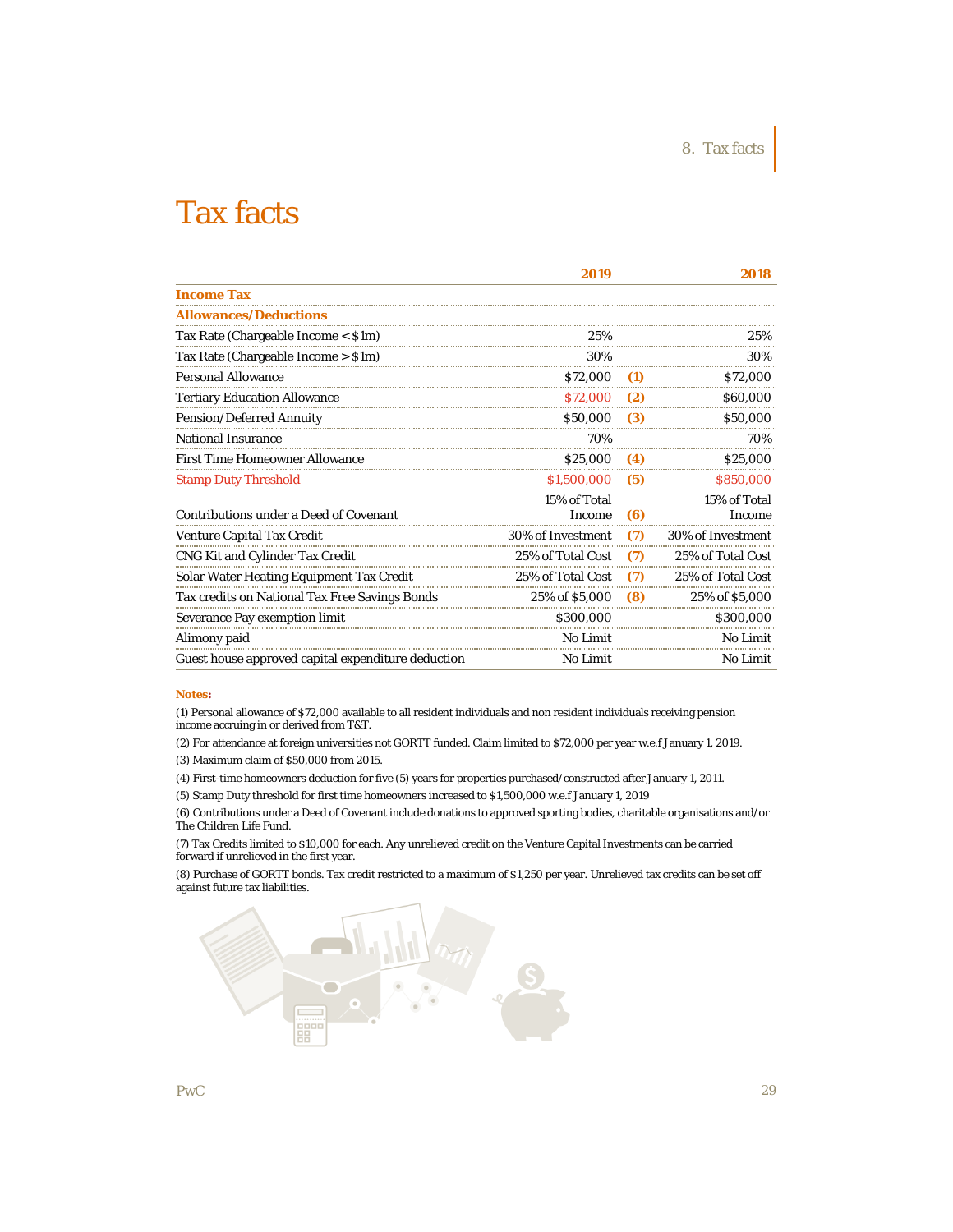#### **Investment Income**

| Local distributions (dividends, mutual fund income, etc.)                            | Exempt       |     | Exempt |
|--------------------------------------------------------------------------------------|--------------|-----|--------|
| Interest (individuals)                                                               | Exempt       | (1) | Exempt |
| Gains or Profits from sale of residential house sites                                | Exempt       | (2) | Exempt |
| Sale/Rental income from commercial buildings/<br>multi-storey car parks              | Exempt $(3)$ |     | Exempt |
| Premiums and rents from letting of newly constructed<br>multi-family dwelling        | Exempt $(4)$ |     | Exempt |
| Gains or Profits from the initial sale of newly constructed<br>multi-family dwelling | Exempt       | (5) | Exempt |

#### **Notes:**

(1) Certain interest income as per Section 8 of the Income Tax Act

(2) Construction must have commenced on or after 1st October 2012 and relates to persons in the business of property development. Profits exempt until December 31, 2025.

(3) Construction must have commenced on or after 1st October 2012.Profits/Rental Income exempt until December 31, 2025.

|                                                    | 2019                    |     | 2018                    |
|----------------------------------------------------|-------------------------|-----|-------------------------|
| <b>Corporation Tax</b>                             |                         |     |                         |
| <b>Allowances/Deductions</b>                       |                         |     |                         |
| <b>Corporation Tax Rates (Petrochemicals)</b>      | 35%                     |     | 35%                     |
| Corporation Tax Rates (Other)                      | 30%                     |     | 30%                     |
| <b>Corporation Tax Rates (Commercial Banks)</b>    | 35%                     |     | 35%                     |
| Small and Medium Size (SME)                        | 10%                     | (1) | 10%                     |
| Business Levy (On Gross Sales & Receipts)          | 0.6%                    |     | 0.6%                    |
| Green Fund Levy (On Gross Sales & Receipts)        | 0.3%                    |     | 0.3%                    |
| <b>Initial Allowance (Manufacturing Companies)</b> | 90%                     |     | 90%                     |
| <b>Scholarship Allowance</b>                       | <b>Expense incurred</b> |     | <b>Expense incurred</b> |
| Art and Culture/Sportsmen/Sporting Activities      | <b>Expense incurred</b> | (2) | <b>Expense incurred</b> |
| <b>Promotional Allowance</b>                       | 150% uplift             |     | 150% uplift             |
| Audio/Visual/Video Production Allowance            | 150% uplift             | (2) | 150% uplift             |
| <b>Fashion Allowance</b>                           | 150% uplift             | (2) | 150% uplift             |
| <b>Production Company Allowance</b>                | 150% uplift             | (3) | 150% uplift             |
| Energy Service Company Allowance                   | 150% uplift             |     | 150% uplift             |
| Covenanted donations to charity                    | 15% of Total Income     | (4) | 15% of Total Income     |
| Employees training/retraining                      | 150% uplift             |     | 150% uplift             |

(1) A tax rate of 10% rate would apply for the first five years from listing on the T&T Stock Exchange.

(2) Tax deduction up to a maximum of \$3m. Aggregate of all claims restricted to \$3m.

(3) Allowance only available to production companies. \$3m limit.

(4) Covenanted donations to charity include approved sporting bodies, charitable organisations and/or The Children's Life Fund.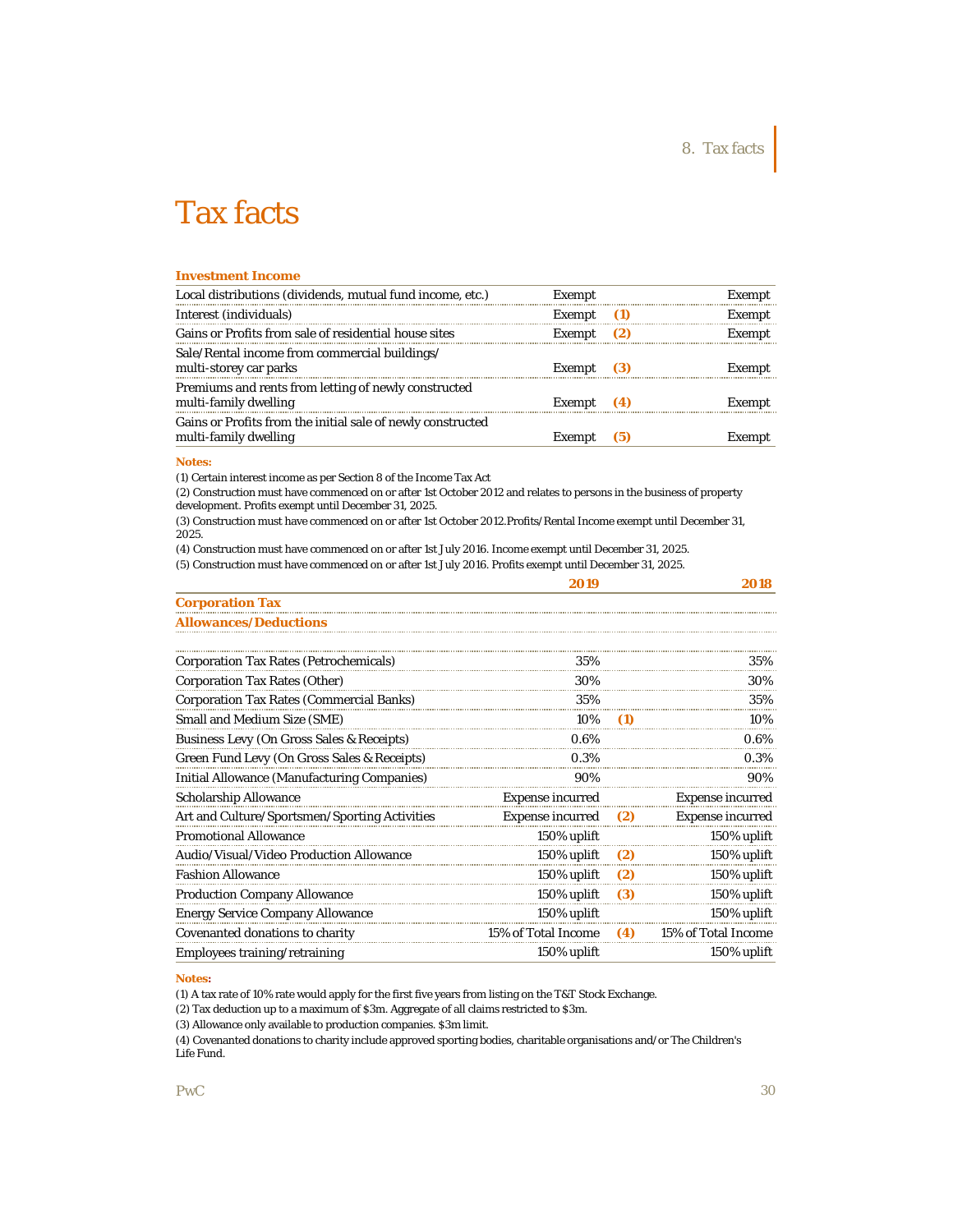| <b>Petroleum Taxes</b>                                                                                     |                                                                     |     |                                                                          |
|------------------------------------------------------------------------------------------------------------|---------------------------------------------------------------------|-----|--------------------------------------------------------------------------|
| <b>Petroleum Profits Tax</b>                                                                               |                                                                     |     |                                                                          |
| - Petroleum Operations                                                                                     | 50%                                                                 |     | 50%                                                                      |
| - Petroleum Operations - Deep water block                                                                  | 35%                                                                 |     | 35%                                                                      |
| <b>Unemployment Levy</b>                                                                                   | 5%                                                                  |     | 5%                                                                       |
| <b>Supplemental Petroleum Tax</b>                                                                          | Base & sliding scale                                                |     | Base & sliding scale                                                     |
| <b>Value Added Tax</b>                                                                                     |                                                                     |     |                                                                          |
| <b>VAT Rate</b>                                                                                            | 12.5%                                                               |     | 12.5%                                                                    |
| <b>Registration Threshold</b>                                                                              | \$500,000                                                           |     | \$500,000                                                                |
|                                                                                                            | 2019                                                                |     | 2018                                                                     |
| <b>Alternative Energy Incentives</b>                                                                       |                                                                     |     |                                                                          |
| Wear and Tear Allowance (CNG)                                                                              | 130%                                                                | (1) | 130%                                                                     |
| Wear and Tear Allowance (Solar & Wind)                                                                     | 150%                                                                | (2) | 150%                                                                     |
| New and Used electric private & commercial<br>vehicles (not older than 4 yrs) Engine<br>size 179kw         | Duty, Motor Vehicle<br>Tax Exempt - VAT 0%                          |     | Duty, Motor Vehicle Tax<br>Exempt - VAT 0%                               |
| New and Used Hybrid Private & Commercial<br>Vehicles (not older than 4 yrs) Engine<br>size $<$ 1599 $cc$ . | <b>Duties, Motor Vehicle</b><br><b>Tax Exempt and</b><br>$VAT - 0%$ |     | <b>Duties, Motor Vehicle</b><br><b>Tax Exempt and</b><br><b>VAT - 0%</b> |
| All New and Used CNG Private & Commercial<br>Vehicles (not older than 4 yrs) Engine size,<br>1599cc.       | <b>Duties, Motor Vehicle</b><br>Tax Exempt and VAT -<br>$0\%$       |     | <b>Duties, Motor Vehicle</b><br>Tax Exempt and VAT -<br>0%               |
| Private passenger vehicles - Engine size >1599cc Increase M/V Tax and<br>but <1999cc                       | Duties by 25%                                                       |     | Increase M/V Tax and<br>Duties by 25%                                    |
| Motorcycles - Engine size - 300cc                                                                          | Duties & taxes exempt                                               |     | Duties & taxes exempt                                                    |

#### **Notes:**

(1) 130% of cost of acquiring plant, machinery and equipment for the purpose of providing a CNG kit and cylinder installation service or on the acquisition and installation in a motor vehicle of a CNG kit and cylinder.

(2) Effective 1 January 2011, allowance based on plant and machinery, parts and materials for manufacture of solar water heaters/wind turbines/solar photovoltaic systems.

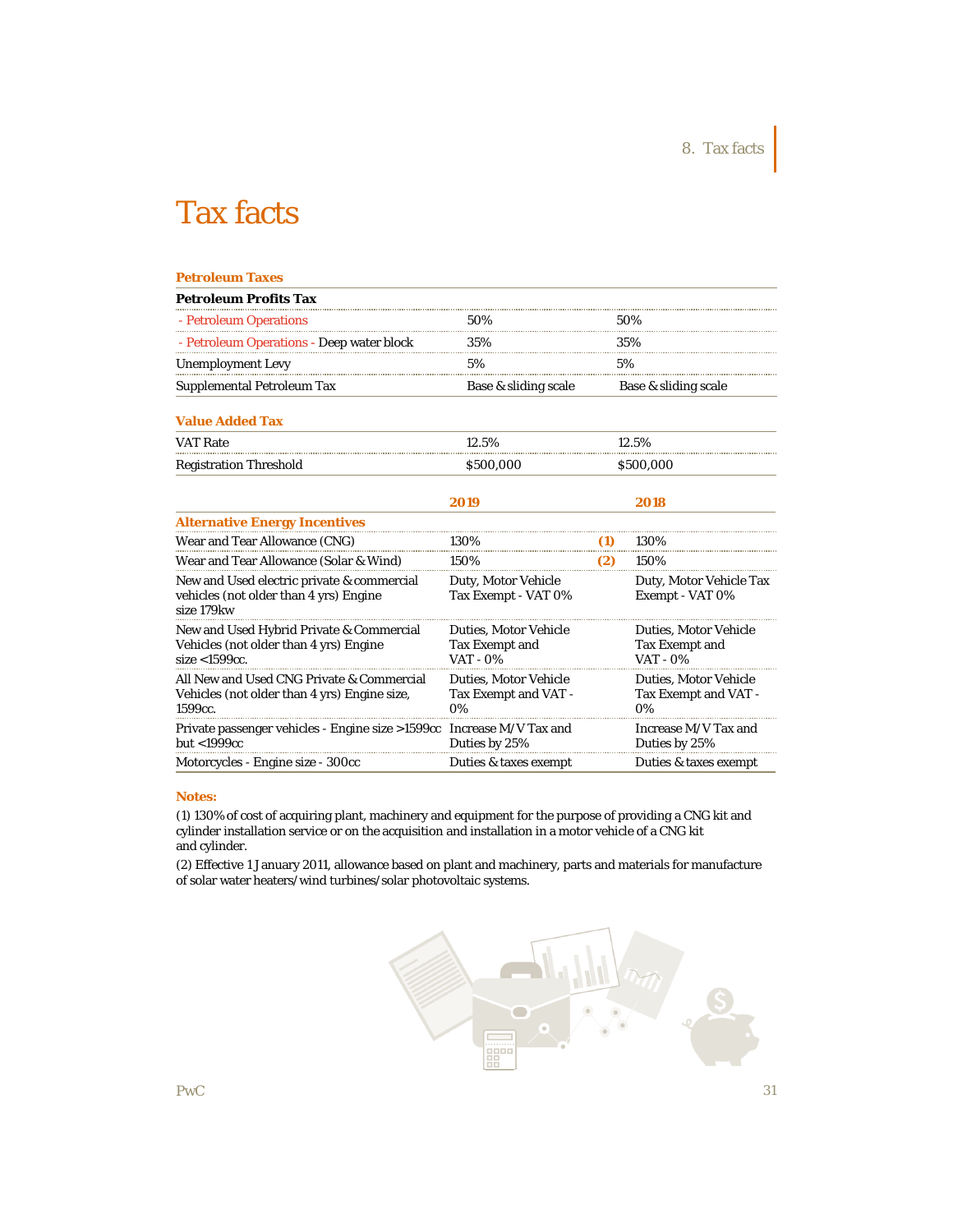# **Individual Tax Computation**

# **Middle Income Person**

| <b>TTS</b>                                    | 2019      |     | 2018      |
|-----------------------------------------------|-----------|-----|-----------|
| <b>Total Income</b>                           | 400,000   |     | 400,000   |
| <b>Less</b><br>.                              |           |     |           |
| Personal allowance                            | 72,000    | (1) | 72,000    |
| <b>Tertiary Education Allowance</b>           | 72,000    | (2) | 60,000    |
| Pensions/Annuity/NIS contributions            | 50,000    | (3) | 50,000    |
| <b>First time homeowner</b>                   | 25,000    | (5) | 25,000    |
| <b>Contributions under a Deed of Covenant</b> | 30,000    | (4) | 30,000    |
| <b>Total Deductions</b>                       | 249,000   |     | 237,000   |
| <b>Taxable Income</b>                         | 151,000   |     | 163,000   |
| <b>Income Tax Liability</b>                   | 37,750    |     | 40,750    |
| <b>Effective Tax Rate</b>                     | 9.4%      |     | 10.2%     |
| <b>High Income Person</b>                     |           |     |           |
| <b>TTS</b>                                    | 2019      |     | 2018      |
| <b>Total Income</b>                           | 2,400,000 |     | 2,400,000 |
| <b>Less</b>                                   |           |     |           |
| <b>Personal Allowance</b>                     | 72,000    | (1) | 72,000    |
| <b>Tertiary Education Allowance</b>           | 72,000    | (2) | 60,000    |
| Pensions/Annuity/NIS contributions            | 50,000    | (3) | 50,000    |
| <b>Contributions under a Deed of Covenant</b> | 100,000   | (4) | 100,000   |
| <b>Total Deductions</b>                       | 294,000   |     | 282,000   |
| <b>Taxable Income</b>                         | 2,106,000 |     | 2,118,000 |
| Progressive tax rate                          |           |     |           |
| Tax @ 25% (\$0 - \$1m)                        | 250,000   |     | 250.000   |

Effective Tax Rate 24.2% 24.4%

**Notes:**

(1) Personal allowance of \$72,000 available to all resident individuals and non resident individuals receiving pension income accruing in or derived from T&T.

**Tax @ 30% ( > \$1m)** 331,800 335,400 **Total Tax Liability 581,800 585,400** 

(2) Maximum claim between spouses restricted to \$72,000.

(3) Limited to \$50,000.

(4) Restricted to 15% of total income. Contributions under a Deed of Covenant include donations to approved sporting bodies, charitable organisations and/or The Children's Life Fund.

(5) First time home owner means "(a) the purchase for the first time of a completed on or after 1st January 2011; or (b) the construction for the first time of a house completed on or after 1 January, 2011.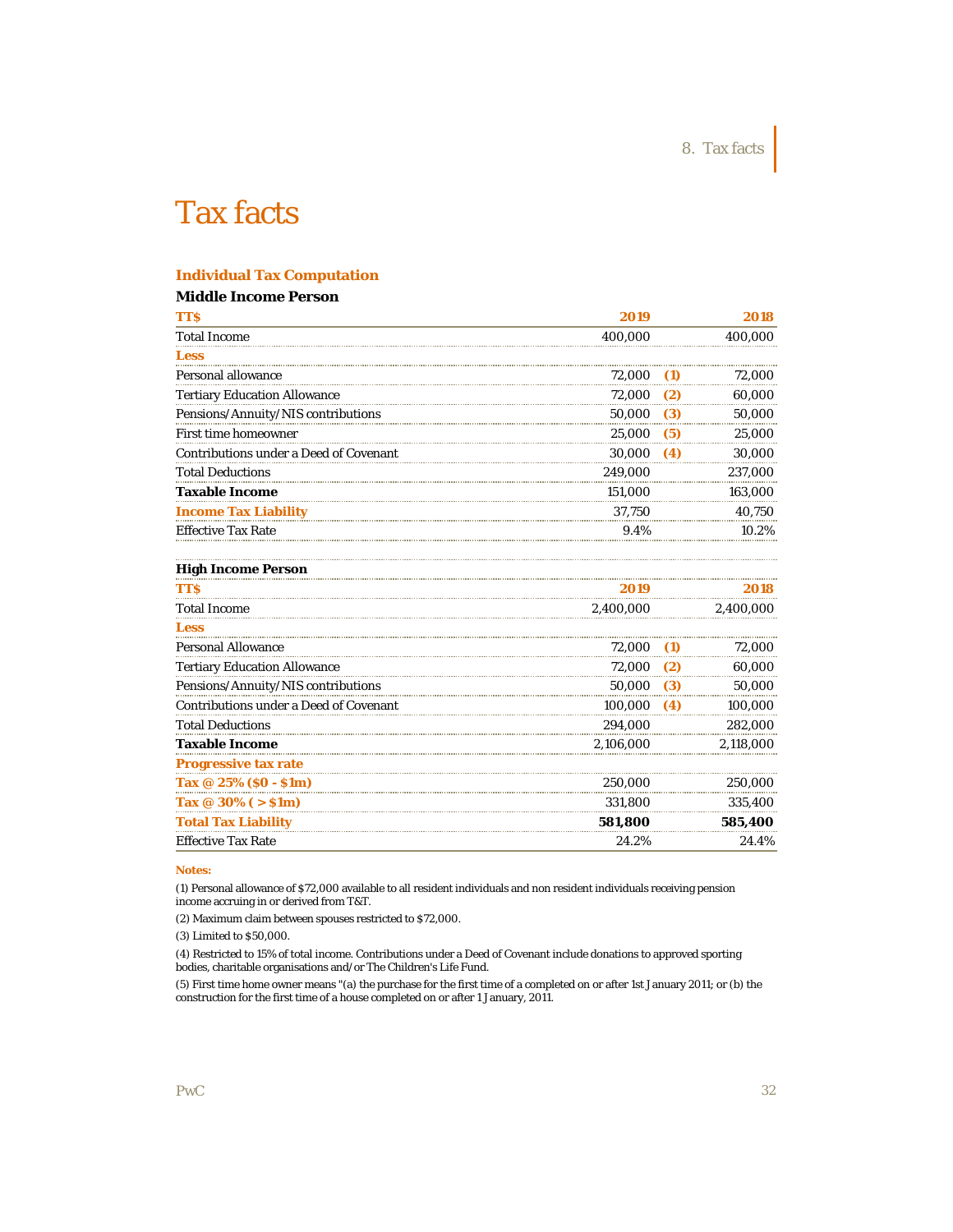8. Tax facts

# Tax facts

### **Corporation tax computation**

**Company engaged in manufacturing activity**

| TTS in 000's                                                | 2019    | 2018    |
|-------------------------------------------------------------|---------|---------|
| <b>Profit as per Financial Statements</b>                   | 40,000  | 40,000  |
| Add:                                                        |         |         |
| Depreciation                                                | 6.500   | 6.500   |
| <b>Donations not under Deed of Covenant</b>                 | 100     | 100     |
| Audio Visual and fashion donations                          | 2,000   | 2,000   |
| <b>Staff training</b>                                       | 100     | 100     |
|                                                             | 8,700   | 8,700   |
| <b>Less:</b>                                                |         |         |
| Audio Visual & Fashion Allowance                            | 3.000   | 3,000   |
| Wear and Tear Allowance                                     | 5,000   | 5,000   |
| Initial Allowance (90%)                                     | 3,500   | 3,500   |
| Profit on Sale of Asset                                     | 175     | 175     |
| Staff training (150% uplift)                                | 150     | 150     |
|                                                             | 11,825  | 11,825  |
| <b>Chargeable Profits</b>                                   | 36,875  | 36,875  |
| Corporation Tax @ 30% (*)                                   | 11,063  | 11,063  |
| <b>Effective Tax Rates</b>                                  | 27.7%   | 27.7%   |
| <b>Business Levy</b>                                        |         |         |
| <b>Gross Sales/Receipts</b>                                 | 500.000 | 500,000 |
| <b>Business Levy @ 0.6%</b>                                 | 3,000   | 3,000   |
| <b>Green Fund Levy</b>                                      |         |         |
| <b>Gross Sales/Receipts</b>                                 | 500,000 | 500,000 |
| <b>Green Fund Levy @ 0.3%</b>                               | 1,500   | 1,500   |
| <b>Assumptions</b>                                          |         |         |
| Company is not engaged in the production of petrochemicals. |         |         |
| Company engaged in manufacturing activity.                  |         |         |
| Company is not a video production company.                  |         |         |

\*The rate change was effective from 1 January 2018.

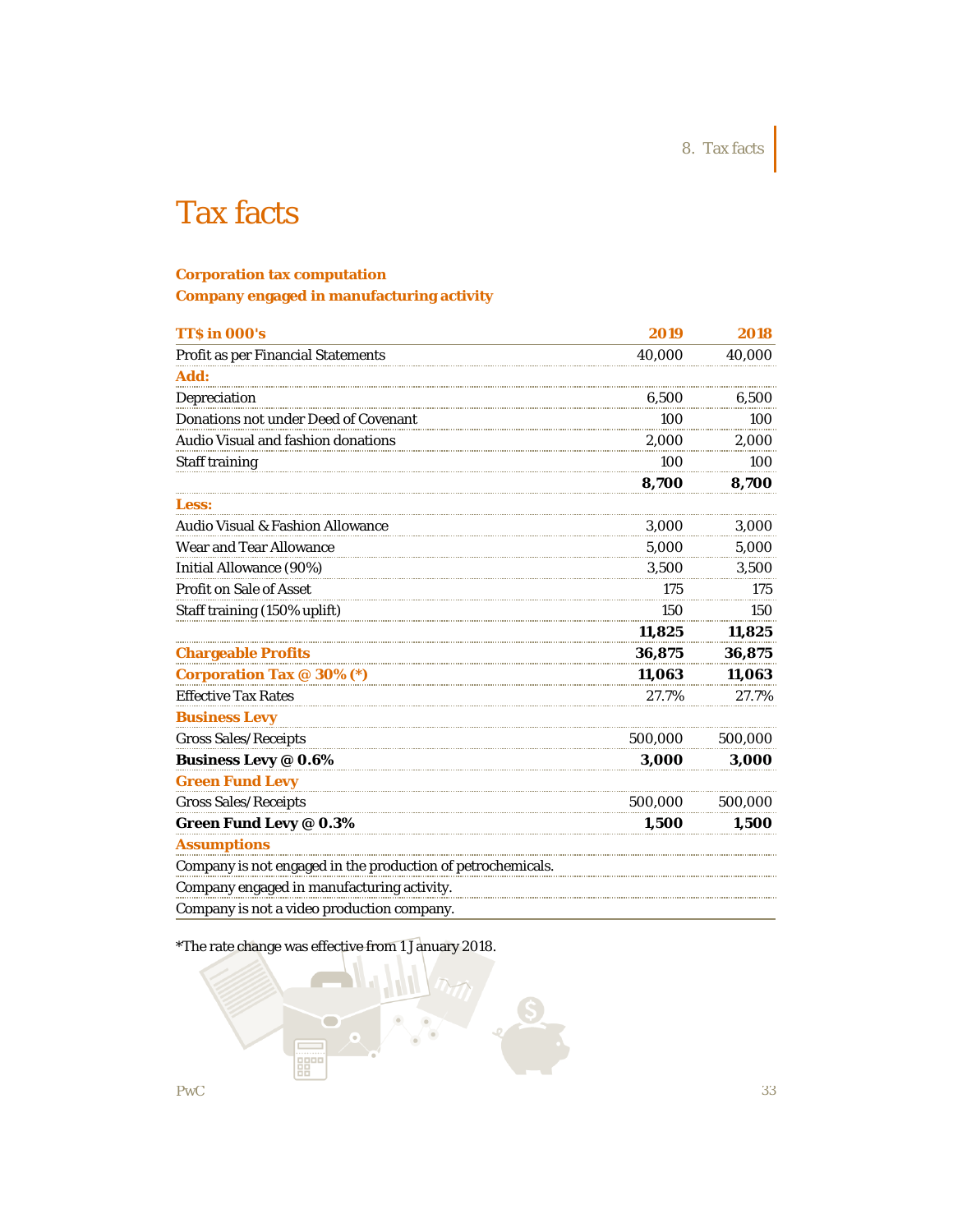8. Tax facts

# Tax facts

# **Corporation tax computation Commercial Banks**

| <b>TT\$ in 000's</b>                      | 2019    | 2018    |
|-------------------------------------------|---------|---------|
| <b>Profit as per Financial Statements</b> | 300,000 | 300,000 |
| Add:                                      |         |         |
| Depreciation                              | 3,600   | 3,600   |
| Donations not under Deed of Covenant      | 200     | 200     |
| Amortised premiums on investment          | 6,400   | 6,400   |
| <b>Staff training</b>                     | 400     | 400     |
|                                           | 10,600  | 10,600  |
| <b>Less:</b>                              |         |         |
| <b>Wear and Tear Allowance</b>            | 7,000   | 7,000   |
| <b>Tax Exempt Income</b>                  | 1,000   | 1,000   |
| Staff training (150% uplift)              | 600     | 600     |
|                                           | 8,600   | 8,600   |
| <b>Chargeable Profits</b>                 | 302,000 | 302,000 |
| <b>Corporation Tax @ 35% (*)</b>          | 105,700 | 105,700 |
| <b>Total Corporation Tax</b>              | 105,700 | 105,700 |
| <b>Effective Tax Rates</b>                | 35.2%   | 35.2%   |
| <b>Business Levy</b>                      |         |         |
| <b>Gross Sales/Receipts</b>               | 499,000 | 499,000 |
| <b>Business Levy @ 0.6%</b>               | 2,994   | 2,994   |
| <b>Green Fund Levy</b>                    |         |         |
| Gross Sales/Receipts                      | 500,000 | 500,000 |
| <b>Green Fund Levy @ 0.3%</b>             | 1,500   | 1,500   |

\*The rate change was effective from 1 January 2018.

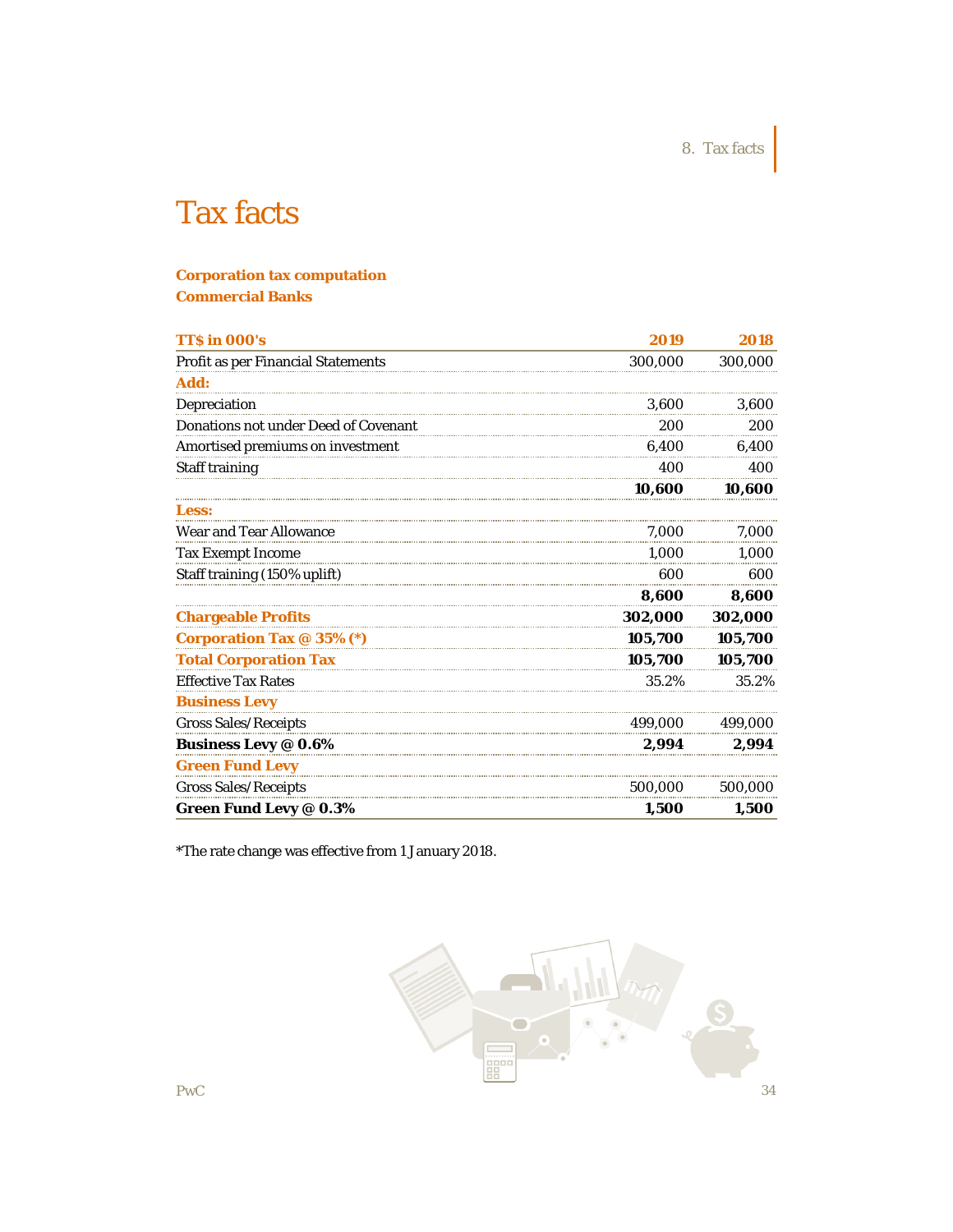8. Tax Facts

# Tax facts

# **Corporation Tax Computation Small and Medium Enterprises**

| <b>TT\$ in 000's</b>                                        | 2019  | 2018  |
|-------------------------------------------------------------|-------|-------|
| <b>Profit as per Financial Statements</b>                   | 250   | 250   |
| Add:                                                        |       |       |
| Depreciation                                                | 40    | 40    |
| Audio Visual and fashion donations                          | 10    | 10    |
| Donations not under Deed of Covenant                        | 6     | 6     |
|                                                             | 56    | 56    |
| <b>Less:</b>                                                |       |       |
| Audio Visual & Fashion Allowance                            | 15    | 15    |
| <b>Wear and Tear Allowance</b>                              | 25    | 25    |
|                                                             | 40    | 40    |
| <b>Chargeable Profit</b>                                    | 266   | 266   |
| <b>Corporation Tax @ 10%</b>                                | 27    | 27    |
| <b>Effective Tax Rates</b>                                  | 0     | 0     |
| <b>Business Levy</b>                                        |       |       |
| <b>Gross Sales/Receipts</b>                                 | 4.000 | 4.000 |
| Business Levy @0.6%                                         | 24    | 24    |
| <b>Green Fund Levy</b>                                      |       |       |
| <b>Gross Sales/Receipts</b>                                 | 4.000 | 4.000 |
| Green Fund Levy @0.3%                                       | 12    | 12    |
| <b>Assumptions</b>                                          |       |       |
| Company is not engaged in the production of petrochemicals. |       |       |
|                                                             |       |       |

Company is an SME listed company and is operating within the first five years of being listed.

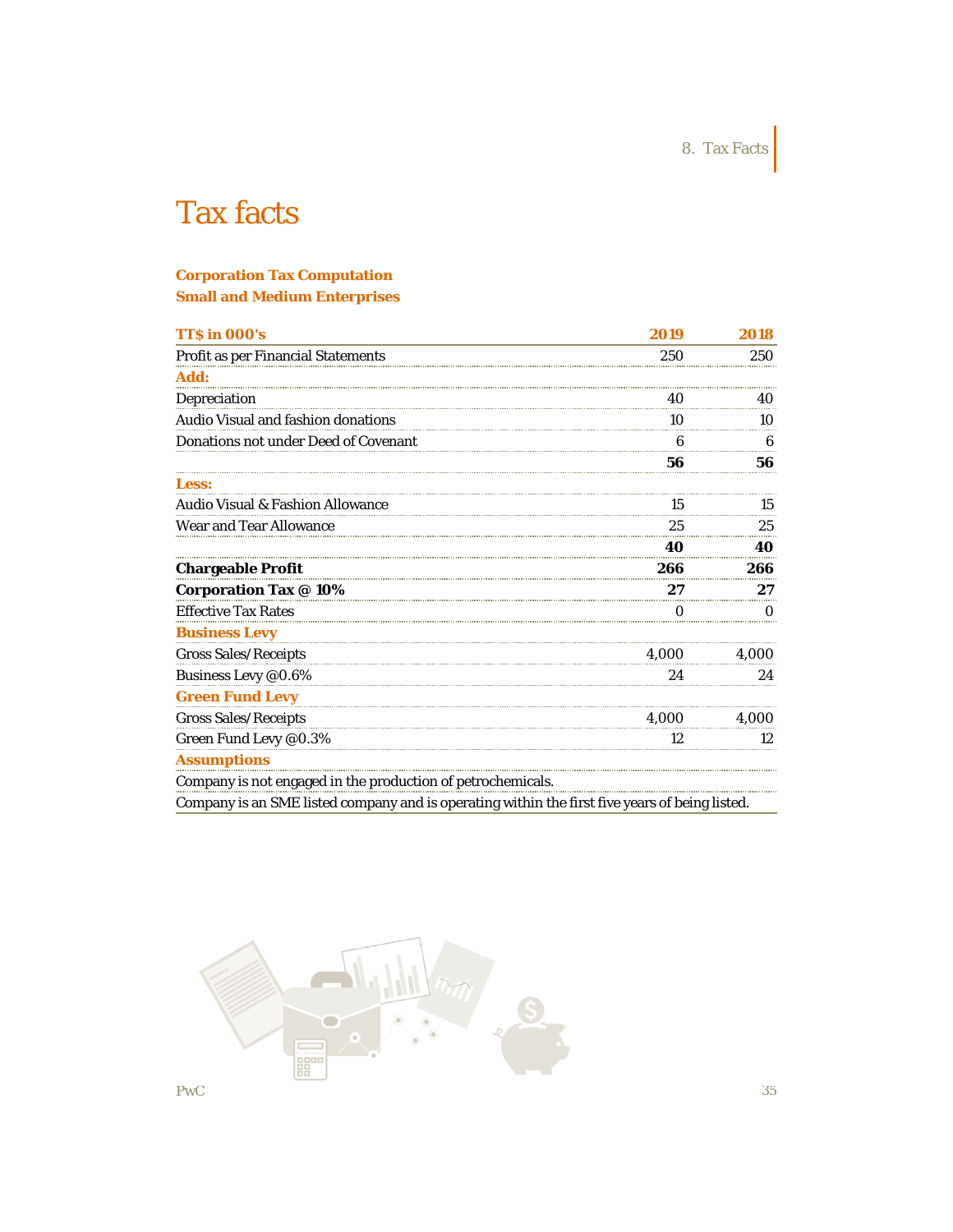# PwC's tax & legal services

### **Tax consulting services**

These assignments include advice related to executive and employee compensation, withholding and various tax and double tax treaty implications of clients' business operations. Additionally, our team of tax specialists advises on special areas such as:

- Corporate finance and funding arrangements
- Acquisitions and merger tax implications
- Debt restructuring and debt workouts
- Transfer pricing arrangements
- Commodity and financial derivative issues
- Thin capitalisation rules
- State and Central Government proposals for the introduction of incentives to attract foreign direct investment as well as Regional/Government proposals for reorganisation of taxing authorities.

#### **Compliance services**

#### **Corporate tax returns**

Review and/or preparation of tax returns based on the financial data provided and advice regarding areas of exposure to reassessment by the tax authorities and recommendations for addressing same.

**VAT returns** – Preparation of monthly/bi-monthly VAT Returns and associated refund claims if required. Maintenance of a VAT refund monitoring programme for our clients geared towards expediting the receipt or refunds by identifying and clearing up any queries by the Inland Revenue Division on a timely basis.

**Quarterly installments** – We notify our clients of quarterly tax installments due and payable and where applicable we make applications to the tax authorities for adjustment of these installments.

**Personal income tax returns**  Preparation of personal income tax returns for expatriate personnel.

#### **Tax audit and dispute resolution**

#### **Objections/appeals**

We provide assistance, advice and support throughout the Audit, Objections and Appeal Stages.

### **Maintain tax accounting and payroll accounting.**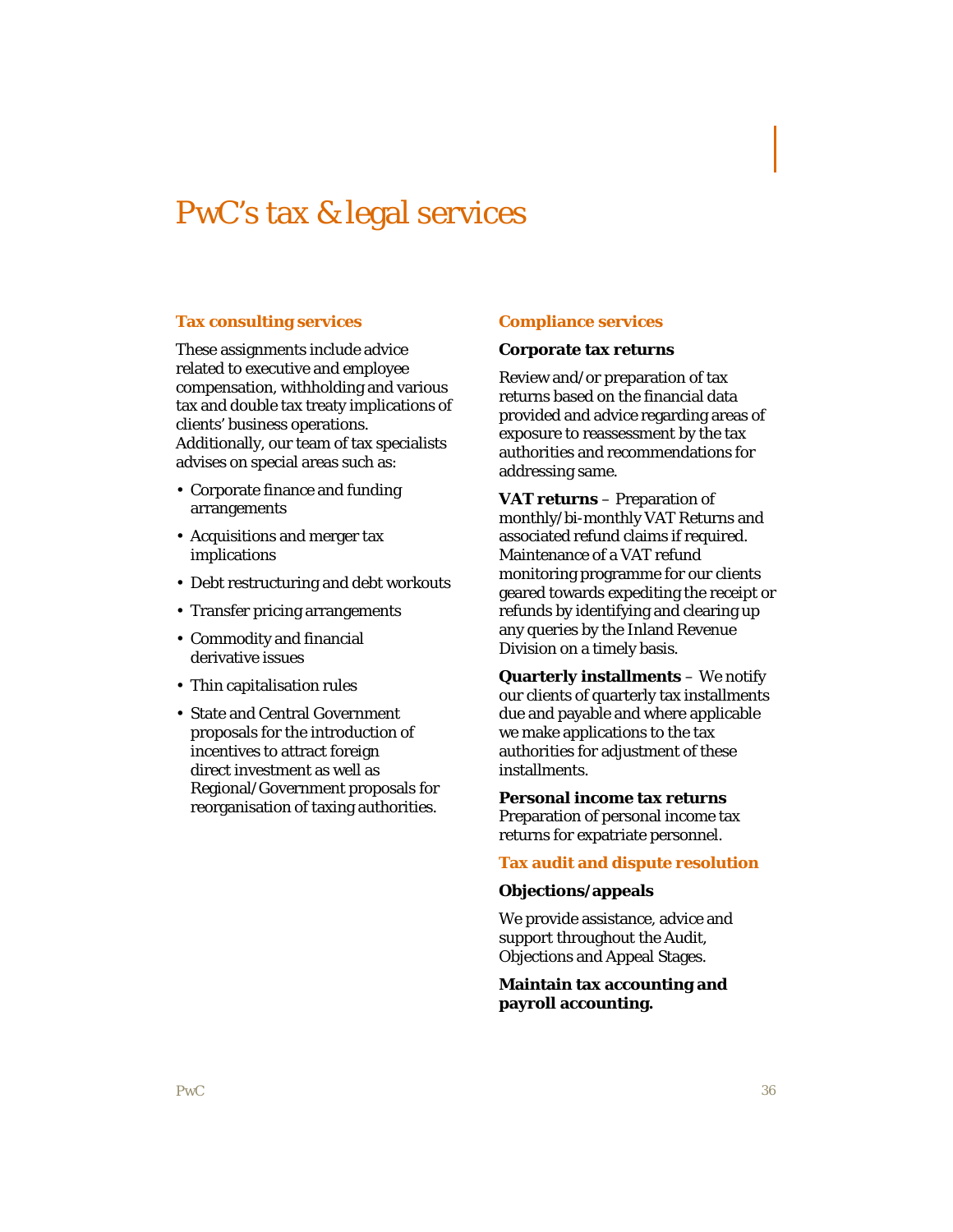# Our PwC tax team

PwC helps organisations and individuals create value they're looking for. We're a network of firms in 158 countries with more than 250,000 people who are committed to delivering quality in assurance, tax and advisory services. Tell us what matters to you and find out more by visiting us at www.pwc.com.

#### **Angelique Bart**

*Territory Tax & Legal Services Leader* Telephone: 868-299-0722 angelique.bart@pwc.com

**Fanny Ursulet-Headley** *Director* Telephone: 868-299-0700, Ext 1028 fanny.ursulet-headley@pwc.com

### **Karen Hackett**

*Senior Manager* Telephone: 868-299-0700, Ext 1035 karen.hackett@pwc.com

### **Suresh Cassie**

*Senior Manager* Telephone: 868-299-0700, Ext 1011 suresh.cassie@pwc.com

### **Alyssa Brown**

Manager Telephone: 868-299-0700, Ext 3016 alyssa.brown@pwc.com

# **Tonika Wilson-Gabriel** *Director* Telephone: 868-299-0700, Ext 1032 tonika.wilson@pwc.com

#### **Michelle Carrington**

*Senior Manager* Telephone: 868-299-0700, Ext 1040 michelle.carrington@pwc.com

#### **Annisa Attzs**

*Manager* Telephone: 868 299-0700, Ext 1043 annisa.attzs@pwc.com